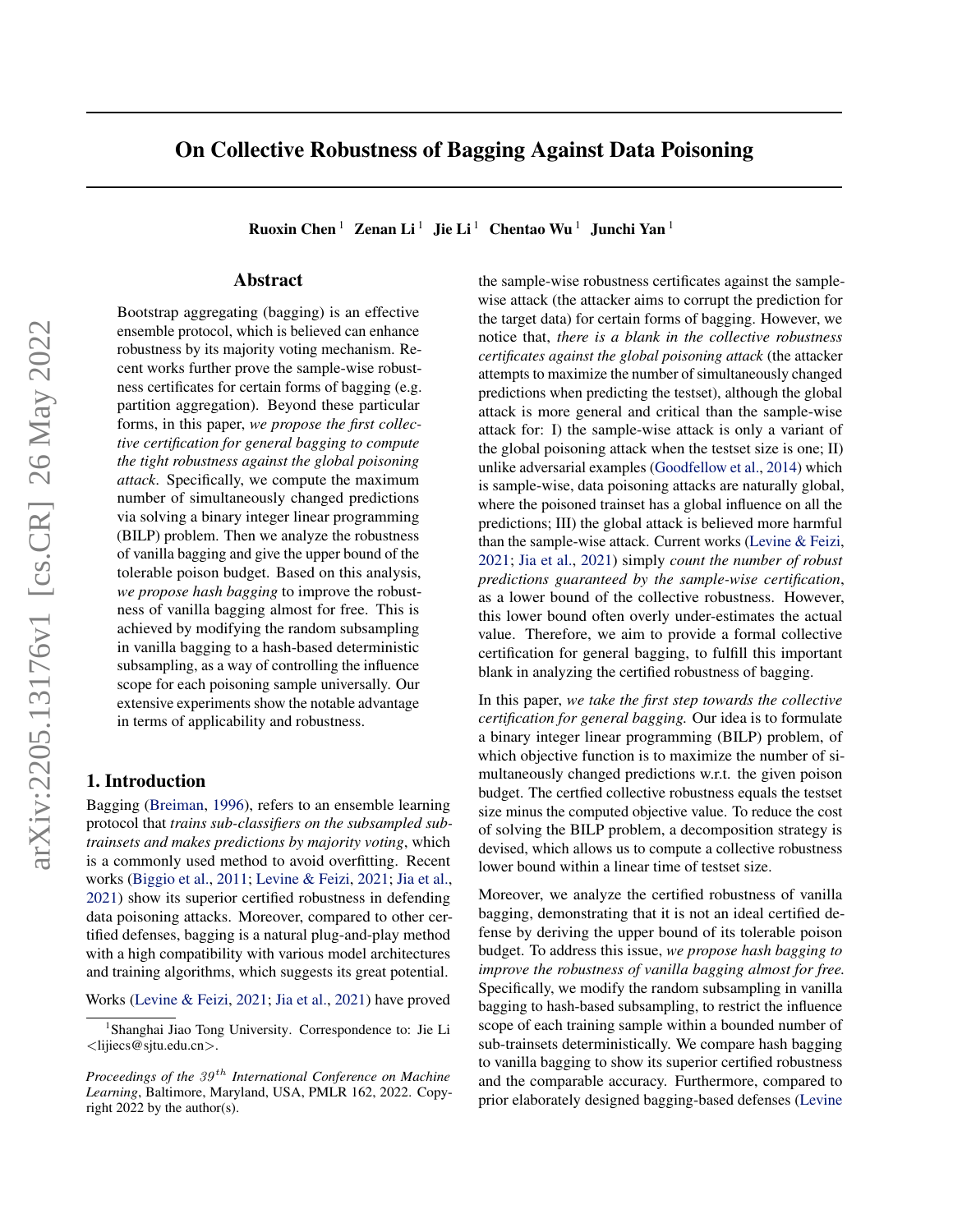[& Feizi,](#page-8-2) [2021;](#page-8-2) [Jia et al.,](#page-8-3) [2021\)](#page-8-3), hash bagging is a more general and practical defense method, which covers almost all forms of bagging. The main contributions are:

1) For the first time to our best knowledge, we derive the collective certification for general bagging. We accelerate the solving process by decomposition. Remarkably, our computed certified collective robustness is theoretically better than that of the sample-wise certifications.

2) We derive the upper bound of tolerable poison budget for vanilla bagging.

3) We propose *hash bagging* as a defense technique to improve the robustness of vanilla bagging almost for free, in the sense of neither introducing additional constraints on the hyper-parameters nor restricting the forms of bagging.

4) We evaluate our two techniques: collective certification and hash bagging. Results show: i) collective certification can yield a much stronger collective robustness certificate. ii) Hash bagging effectively improves vanilla bagging on the certified robustness.

# 2. Related Works

Both machine-learning classifiers (e.g. Bayes and SVM) and neural-network classifiers are vulnerable to data poisoning [\(Nelson et al.,](#page-8-5) [2008;](#page-8-5) [Biggio et al.,](#page-8-6) [2012;](#page-8-6) [Xiao et al.,](#page-9-0) [2015;](#page-9-0) [Yao et al.,](#page-9-1) [2019;](#page-9-1) [Zhang et al.,](#page-9-2) [2020;](#page-9-2) [Liu et al.,](#page-8-7) [2019\)](#page-8-7). Since most heuristic defenses [\(Chen et al.,](#page-8-8) [2019;](#page-8-8) [Gao et al.,](#page-8-9) [2019;](#page-8-9) [Tran et al.,](#page-9-3) [2018;](#page-9-3) [Liu et al.,](#page-8-7) [2019;](#page-8-7) [Qiao et al.,](#page-8-10) [2019\)](#page-8-10) have been broken by the new attacks [\(Koh et al.,](#page-8-11) [2018;](#page-8-11) Tramèr [et al.,](#page-9-4) [2020\)](#page-9-4), developing certified defenses is critical.

Certified defenses against data poisoning. Certified defenses [\(Steinhardt et al.,](#page-9-5) [2017;](#page-9-5) [Wang et al.,](#page-9-6) [2020\)](#page-9-6) include random flipping [\(Rosenfeld et al.,](#page-9-7) [2020\)](#page-9-7), randomized smoothing [\(Weber et al.,](#page-9-8) [2020\)](#page-9-8), differential privacy [\(Ma](#page-8-12) [et al.,](#page-8-12) [2019\)](#page-8-12) and bagging-based defenses [\(Levine & Feizi,](#page-8-2) [2021;](#page-8-2) [Jia et al.,](#page-8-3) [2021\)](#page-8-3). Currently, only the defenses [\(Ma](#page-8-12) [et al.,](#page-8-12) [2019;](#page-8-12) [Jinyuan Jia, Yupei Liu, Xiaoyu Cao, and Neil](#page-8-13) [Zhenqiang Gong,](#page-8-13) [2022;](#page-8-13) [Jia et al.,](#page-8-3) [2021;](#page-8-3) [Levine & Feizi,](#page-8-2) [2021\)](#page-8-2) are designed for the general data poisoning attack (the attacker can arbitrarily insert/delete/modify a bounded number of samples). However, their practicalities suffer from various limitations. [\(Ma et al.,](#page-8-12) [2019\)](#page-8-12) is limited to the training algorithms with the differential privacy guarantee. [\(Jinyuan Jia, Yupei Liu, Xiaoyu Cao, and Neil Zhenqiang](#page-8-13) [Gong,](#page-8-13) [2022\)](#page-8-13) certify the robustness for the machine-learning classifiers kNN/rNN (Nearest Neighbors), which might be unable to scale to the large tasks. Currently, only two bagging variants [\(Jia et al.,](#page-8-3) [2021;](#page-8-3) [Levine & Feizi,](#page-8-2) [2021\)](#page-8-2) have demonstrated the high compatibility w.r.t. the model architecture and the training algorithm, with the state-of-the-art certified robustness. Their success highlights the potential of bagging, which motivates us to study the robustness for

general bagging.

Robustness certifications against data poisoning. Current robustness certifications [\(Wang et al.,](#page-9-6) [2020;](#page-9-6) [Ma et al.,](#page-8-12) [2019;](#page-8-12) [Jia et al.,](#page-8-3) [2021;](#page-8-3) [Jinyuan Jia, Yupei Liu, Xiaoyu Cao,](#page-8-13) [and Neil Zhenqiang Gong,](#page-8-13) [2022;](#page-8-13) [Levine & Feizi,](#page-8-2) [2021\)](#page-8-2) against data poisoning are mainly focusing on the samplewise robustness, which evaluates the robustness against the sample-wise attack. However, the collective robustness certificates are rarely studied, which might be a more practical metric because the poisoning attack naturally is a kind of global attack that can affect all the predictions. To our best knowledge, only [\(Jinyuan Jia, Yupei Liu, Xiaoyu Cao, and](#page-8-13) [Neil Zhenqiang Gong,](#page-8-13) [2022\)](#page-8-13) considers the collective robustness against global poisoning attack. Specifically, it gives the collective certification for a machine-learning classifier rNN, but the certification is based on the unique geometric property of rNN.

# 3. Collective Certification to Bagging

In this section, first we formally define vanilla bagging and the threat model, as the basement of the collective certification. Then we propose the collective certification, and analyze the upper bound of the tolerable poison budget.

**Definition 1** (Vanilla bagging). *Given a trainset*  $\mathcal{D}_{train} =$  ${s_i}_{i=1}^N$  where  $s_i$  refers to the *i*-th training sample, follow*ing [\(Breiman,](#page-8-0) [1996;](#page-8-0) [Jia et al.,](#page-8-3) [2021;](#page-8-3) [Levine & Feizi,](#page-8-2) [2021\)](#page-8-2), vanilla bagging can be summarized into three steps:*

*i*) Subsampling: construct G sub-trainsets  $\mathcal{D}_q$  (of size K)  $(q = 0, \ldots, G - 1)$ , by subsampling K *training samples from*  $D_{train}$  *G times*;

*ii)* Training: train the g-th sub-classifier  $f_g(\cdot)$  on the sub*trainset*  $\mathcal{D}_q$   $(g = 0, \ldots, G - 1)$ ;

*iii*) Prediction: the ensemble classifier (denoted by  $g(x)$ ) *makes the predictions, as follow:*

$$
g(x) = \underset{y}{\arg\min} \underset{y \in \mathcal{Y}}{\arg\max} V_x(y) \tag{1}
$$

where  $V_x(y) \coloneqq \sum_{g=1}^G \mathbb{I}\{f_g(x) = y\}$ .  $(\mathbb{I}\{\}$  *is the indicator function) is the number of sub-classifiers that predict class y*.  $\arg \min_{y}$  *means that,*  $g(x)$  *predicts the majority class of the smallest index if there exist multiple majority classes.*

### 3.1. Threat Model

We assume that *the sub-classifiers are extremely vulnerable to the changes in their sub-trainsets*, since our certification is agnostic towards the sub-classifier architecture. In another word, the attacker is considered to fully control the sub-classifier  $f_q$  once the sub-trainset  $\mathcal{D}_q$  is changed.

**Attacker capability:** the attacker is allowed to insert  $r_{\text{ins}}$ samples, delete  $r_{\text{del}}$  samples, and modify  $r_{\text{mod}}$  samples.

Attacker objective: for the *sample-wise attack* (corresponding to the sample-wise certification), the attacker aims to change the prediction for the target data. For the *global poisoning attack* (corresponding to the collective certifica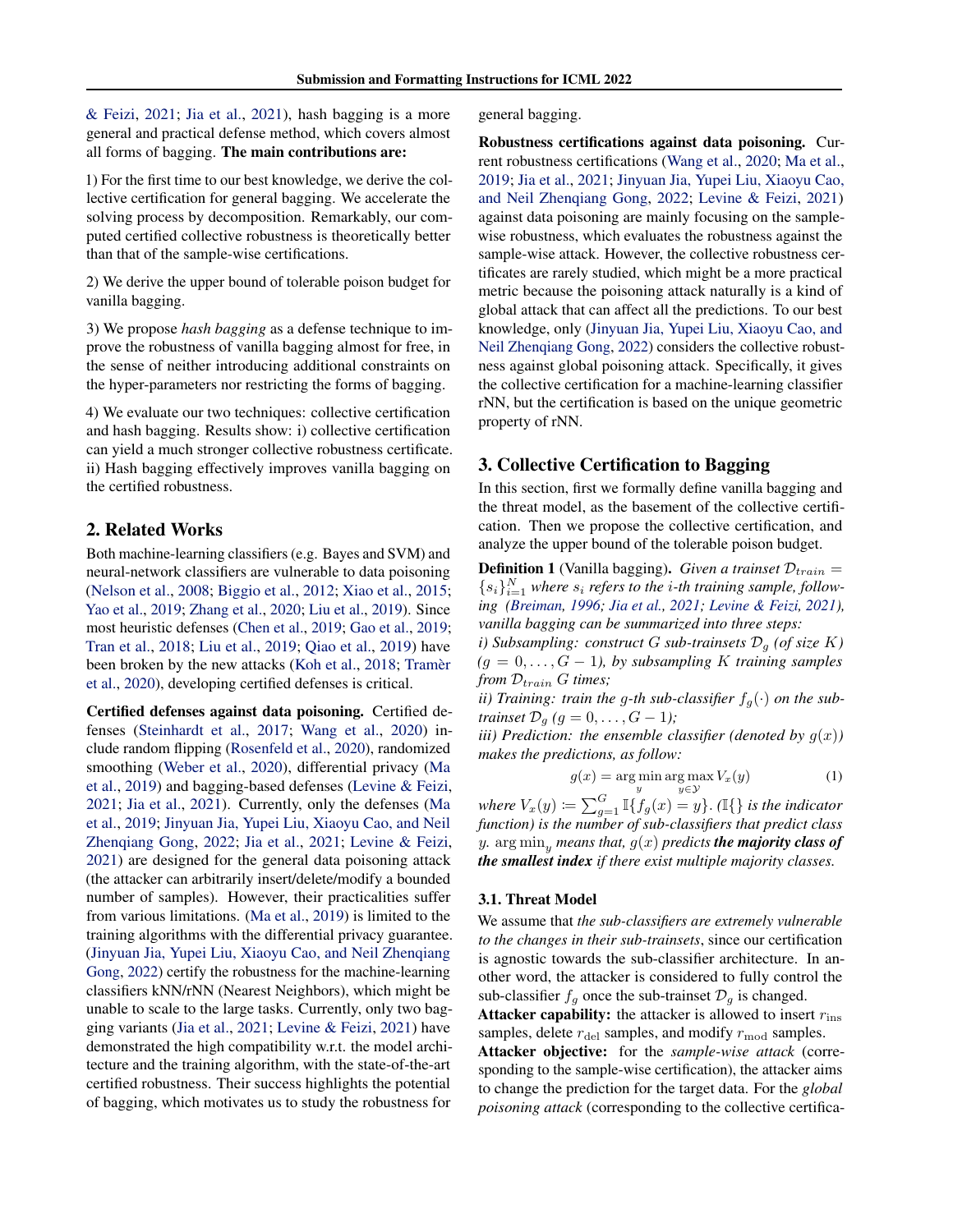tion), the attacker aims to maximize the number of simultaneously changed predictions when predicting the testset.

#### 3.2. (P1): Collective Certification of Vanilla Bagging

Given the sub-trainsets and class distribution of each testing sample, we can compute the collective robustness for vanilla bagging, as shown in Prop. [1.](#page-2-0)

<span id="page-2-0"></span>Proposition 1 (Certified collective robustness of vanilla bagging). *For testset*  $\mathcal{D}_{test} = \{x_j\}_{j=0}^{M-1}$ , we denote  $\hat{y}_j = g(x_j)$  $(j = 0, \ldots, M - 1)$  the original ensemble prediction, and  $\mathcal{S}_i = \{g \mid s_i \in \mathcal{D}_g\}$  the set of the indices of the sub-trainsets *that contain*  $s_i$ . Then, the maximum number of simultane*ously changed predictions (denoted by*  $M_{\text{ATK}}$ ) under  $r_{\text{mod}}$ *adversarial modifications, is computed by* (P1)*:*

$$
\begin{aligned} \textbf{(P1)}: \quad M_{\text{ATK}} &= \max_{P_0, \dots, P_{N-1}} \sum_{x_j \in \mathcal{D}_{test}} \mathbb{I} \left\{ \overline{V}_{x_j}(\hat{y}_j) < \\ &\max_{y \neq \hat{y}_j} \left[ \overline{V}_{x_j}(y) + \frac{1}{2} \mathbb{I} \{ y < \hat{y}_j \} \right] \right\} \end{aligned} \tag{2}
$$

$$
s.t. \quad [P_0, P_1, \dots, P_{N-1}] \in \{0, 1\}^N \tag{3}
$$

$$
\sum_{i=0}^{N-1} P_i \le r_{\text{mod}} \tag{4}
$$

$$
\overline{V}_{x_j}(\hat{y}_j) = \underbrace{V_{x_j}(\hat{y}_j)}_{\text{Original votes}} - \underbrace{\sum_{g=0}^{G-1} \mathbb{I}\{g \in \bigcup_{\forall i, P_i = 1} \mathcal{S}_i\} \mathbb{I}\{f_g(x_j) = \hat{y}_j\}}_{\text{Influenced votes}}
$$

$$
\forall x_j \in \mathcal{D}_{test}, \ \hat{y}_j = g(x_j) \tag{5}
$$

$$
\overline{V}_{x_j}(y) = \underbrace{V_{x_j}(y)}_{\text{Original votes}} + \underbrace{\sum_{g=0}^{G-1} \mathbb{I}\{g \in \bigcup_{\forall i, P_i = 1} \mathcal{S}_i\} \mathbb{I}\{f_g(x_j) \neq y\}}_{\text{Influenced votes}}
$$
\n
$$
\forall x_j \in \mathcal{D}_{test}, \ \forall y \in \mathcal{Y}, y \neq \hat{y}_j \tag{6}
$$

$$
f_{\rm{max}}(x)=\frac{1}{2}x
$$

# *The certified collective robustness is*  $M - M_{\text{ATK}}$ .

We explain each equation. Eq.  $(2)$ : the objective is to maximize the number of simultaneously changed predictions. Note that a prediction is changed if there exists another class with more votes (or with the same number of votes but of the smaller index). Eq. [\(3\)](#page-2-2):  $[P_0, \ldots, P_{N-1}]$  are the binary variables that represent the poisoning attack, where  $P_i = 1$ means that the attacker modifies  $s_i$ . **Eq.** [\(4\)](#page-2-3): the number of modifications is bounded within  $r_{\text{mod}}$ . **Eq.** [\(5\)](#page-2-4):  $V_{x_j}(\hat{y}_j)$ , the minimum number of votes for class  $\hat{y}_i$  (after being attacked), equals to the original value minus the number of the influenced sub-classifiers whose original predictions are  $\hat{y}_i$ . **Eq.** [\(6\)](#page-2-5):  $V_{x_i}(y)$  ( $y \neq y_i$ ), the maximum number of votes for class  $y : y \neq \hat{y}_j$  (after being attacked), equals to the original value plus the number of influenced sub-classifiers whose original predictions are not y, because that, under our threat model, the attacker is allowed to arbitrarily manipulate the predictions of those influenced sub-classifiers.

#### 3.3. Remarks on Proposition [1](#page-2-0)

We give our discussion and the remark marked with ∗ mean that the property is undesirable needing improvement.

1) Tightness. The collective robustness certificates computed from  $(PI)$  is tight.

2) Sample-wise certificate. We can compute the tight sample-wise certificate for the prediction on the target data  $x_{\text{target}}$ , by simply setting  $\mathcal{D}_{test} = \{x_{\text{target}}\}.$ 

3) Certified accuracy. We can compute *certified accuracy* (the minimum number of correct predictions after being attacked) if given the oracle labels. Specifically, we compute the certified accuracy over the testset  $\mathcal{D}_{test}$ , simply by modifying  $\sum_{x_j \in \mathcal{D}_{test}}$  in Eq. [\(2\)](#page-2-1) to  $\sum_{x_j \in \Omega}$ , where  $\Omega$  is  $\Omega = \{x_i \in \mathcal{D}_{test} : g(x_i) \text{ predicts correctly}\}\.$  The certified accuracy is  $(|\Omega| - M_{\rm ATK})/M$  where  $|\Omega|$  refers to the cardinality of the set  $\Omega$ . Actually, certified accuracy measures the worst accuracy under all the possible accuracy degradation attacks within the poison budget. Our computed certified accuracy is also tight.

<span id="page-2-3"></span><span id="page-2-2"></span><span id="page-2-1"></span>4) Reproducibility requirement\*. Both subsampling and training are required to be reproducible, because certified robustness is only meaningful for deterministic predictions. Otherwise, without the reproducibility, given the same trainset and testset, the predictions might be discrete random variables for the random operations in subsampling/training, such that we may observe two different predictions for the same input if we run the whole process (bagging and prediction) twice, even without being attacked.

<span id="page-2-5"></span><span id="page-2-4"></span>5) NP-hardness\*. (P1) is NP-hard as it can be formulated as a BILP problem. We present more details in Appendix (Section [A.2\)](#page-10-0).

### <span id="page-2-6"></span>3.4. Addressing NP-hardness by Decomposition

Decomposition [\(Pelofske et al.,](#page-8-14) [2020;](#page-8-14) [Rao,](#page-9-9) [2008\)](#page-9-9) allows us to compute a certified collective robustness *lower bound* instead of the exact value. Specifically, we first split  $\mathcal{D}_{test}$  into  $\Delta$ -size sub-testsets (denoted by  $\mathcal{D}^{\mu}$  :  $\mu =$  $0, \ldots, \lceil M/\Delta \rceil - 1$ ). Here we require the size of the last subtestset is allowed to be less than  $\Delta$ . Then we compute the maximum number of simultaneously changed predictions (denoted by  $M^{\mu}_{\text{ATK}}$ ) for each sub-testset  $\mathcal{D}^{\mu}$  under the given poison budget. We output  $M - \sum_{\mu} M_{\text{ATK}}^{\mu}$  as a collective robustness lower bound. Remarkably, by decomposition, the time complexity is significantly reduced from a exponential time (w.r.t.  $M$ ) to a linear time (w.r.t.  $M$ ), as the time complexity of solving the ∆-scale sub-problem can be regarded as a constant. Generally,  $\Delta$  controls a trade-off between the certified collective robustness and the computation cost: *as we consider the influence of the poisoning attack more holistically (larger* ∆*), we can obtain a tighter lower bound at a cost of much larger computation.* In par-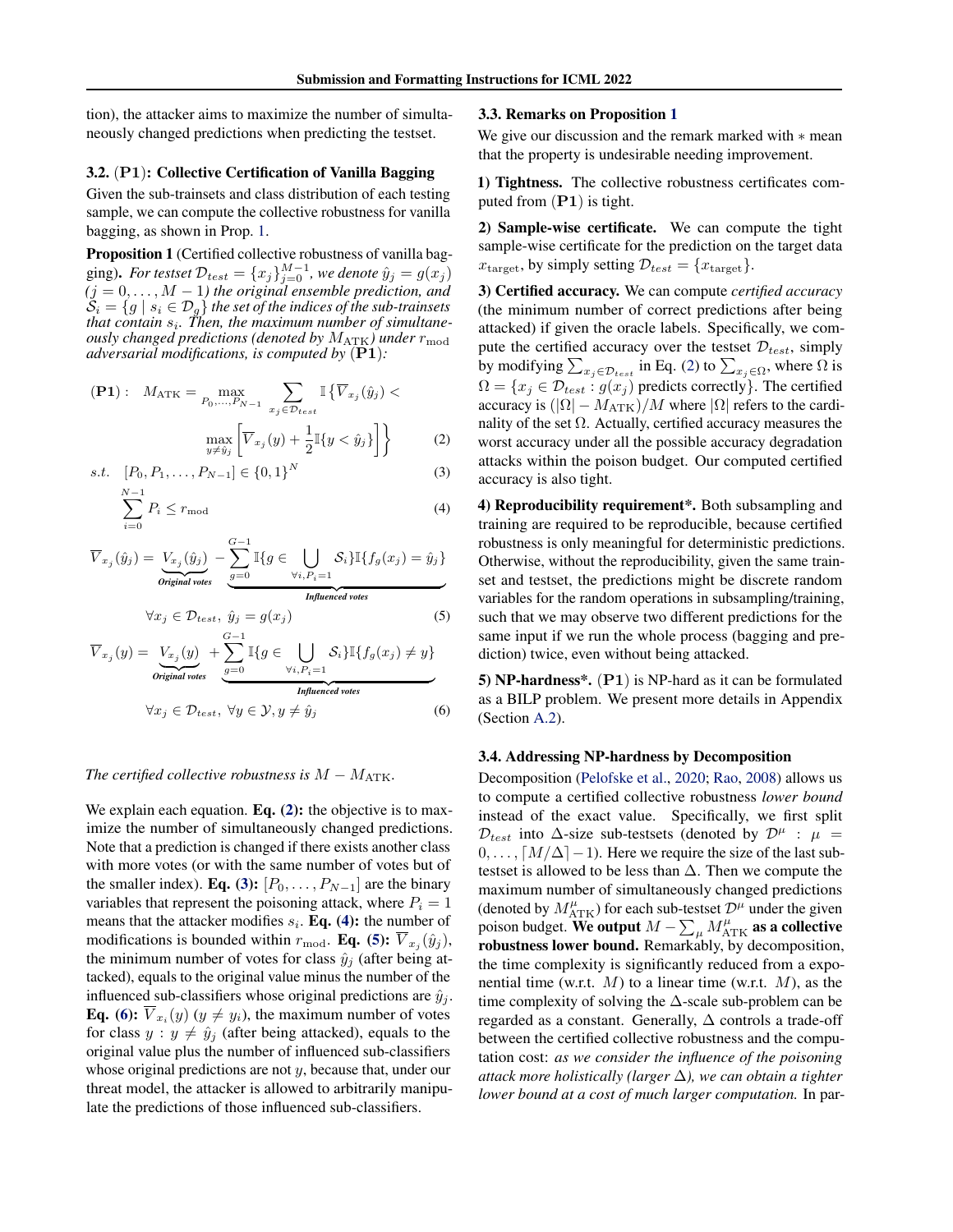<span id="page-3-2"></span>

Figure 1. Hash bagging when  $N = 6$  (trainset size),  $K = 3$  (subtrainset size),  $G = 3$  (number of sub-trainsets).  $\ddot{G} = |N/K| = 2$ . By Eq. [\(9\)](#page-3-0), the 0-th sub-trainset (  $\hat{h} = 0, \hat{g} = 0$ ) is constructed based on  $\text{Hash}_0(s_i) \mod 2 = 0$  (the samples whose hash values are colored by red). The 1-st sub-trainset  $(h = 0, \hat{g} = 1)$  is constructed by  $\text{Hash}_0(s_i) \mod 2 = 1$  (the samples whose hash values are colored by blue). The 2-nd sub-trainset ( $h = 1$ ,  $\hat{g} = 0$ ) is constructed by  $\text{Hash}_1(s_i) \mod 2 = 0$  (the samples whose hash values are colored by green).

ticular, our collective certification is degraded to be the sample-wise certification when  $\Delta = 1$ .

### 3.5. Upper Bound of Tolerable Poison Budget

Based on Eq.  $(5)$ , Eq.  $(6)$  in  $(P1)$ , we can compute the upper bound of tolerable poison budget for vanilla bagging.

<span id="page-3-1"></span>Proposition 2 (Upper bound of tolerable poison budget). *Given*  $S_i = \{g \mid s_i \in \mathcal{D}_g\}$   $(i = 0, \ldots, N-1)$ , the upper bound of the tolerable poisoned samples *(denoted by*  $\bar{r}$ *)* is

$$
\overline{r} = \min |\Pi| \ s.t. \ |\bigcup_{i \in \Pi} \mathcal{S}_i| > G/2 \tag{7}
$$

*which equals the minimum number of training samples that can influence more than a half of sub-classifiers.*

The collective robustness must be zero when the poison budget  $\geq \overline{r}$ . We emphasize that computing  $\overline{r}$  is an NP-hard max covering problem [\(Fujishige,](#page-8-15) [2005\)](#page-8-15). A simple way of enlarging  $\bar{r}$  is to *bound the influence scope for each sample*  $|S_i|$ :  $i = 0, \ldots, N - 1$ . In particular, if we bound the influence scope of each sample to be less than a constant  $|S_i| \leq \Gamma$ :  $i = 0, \ldots, N - 1$  ( $\Gamma$  is a constant), we have  $\bar{r} \geq N/(2\Gamma)$ . This is the insight behind hash bagging.

# 4. Proposed Approach: Hash Bagging

Objective of hash bagging. We aim to improve vanilla bagging by designing a new subsampling algorithm. According to the remarks on Prop. [1,](#page-2-0) Prop. [2,](#page-3-1) the new subsampling is expected to own the properties: i) Determinism: subsampling should be reproducible. ii) Bounded influence scope: inserting/deleting/modifying an arbitrary sample can only influence a limited number of sub-trainsets. **iii**) Solvability: Algorithm 1: Certify the collective robustness for our proposed hash bagging.

- <span id="page-3-3"></span>**Input:** testset  $\mathcal{D}_{test} = \{x_j\}_{i=0}^{M-1}$ , sub-classifiers  ${f_g}_{g=1}^G$ , the poison budget  $r_{\text{ins}}, r_{\text{del}}, r_{\text{mod}}$ , sub-problem scale  $\Delta$ .
- 1 for  $x_j : j = 0, 1, ..., M 1$  do
- 2 Compute predictions  $\hat{y}_j = f_g(x_j) : g = 1, \ldots, G;$
- 3 Compute the set of breakable predictions  $\Omega$ ; # See the simplification for  $(P2)$  (Eq. [15\)](#page-4-0)
- 4 Decompose  $\Omega = \bigcup_{\mu=0}^{[M/\Delta]-1} \mathcal{D}^{\mu}$ , where  $|\mathcal{D}^{\mu}| = \Delta$  $(\mu = 0, \ldots, \lceil M/\Delta \rceil - 2);$  # Decompose the original problem to  $\Delta$ -scale sub-problems.
- 5 for  $\mathcal{D}^{\mu}: \mu = 0, 1, ... [M/\Delta] 1$  do
- 6 Compute the maximum number of simultaneously changed predictions  $M_{\text{ATK}}^{\mu}$  by solving (P2) over  $\mathcal{D}^{\mu}$  w.r.t. the poison budget  $r_{\text{ins}}, r_{\text{del}}, r_{\text{mod}}$ ; # Solve the  $\Delta$ -scale sub-problems.
- <span id="page-3-4"></span><sup>7</sup> Compute the lower bound of the certified collective robustness:  $M-\sum_{\mu}M_{\rm ATK}$ ; Output:  $M-\sum_{\mu} \dot{M}_{\rm ATK}$

the robustness can be computed within the given time. iv) **Generality:** the subsampling applies to arbitrary  $K$  (the sub-trainset size) and  $G$  (the number of sub-trainsets).

The realization of hash bagging is based on the hash values. First let's see a simple case when  $GK = N$ .

**Hash bagging when**  $GK = N$ . Given  $\mathcal{D}_{train}$ , the g-th sub-trainset  $\mathcal{D}_q$  ( $q = 0, 1, \ldots, G - 1$ ) is as follow:

$$
\mathcal{D}_g = \{ s_i \in \mathcal{D}_{train} \mid \text{Hash}(s_i) \mod G = g \} \tag{8}
$$

where  $Hash(\cdot)$  is the pre-specified hash function. Such that the number of sub-trainsets exactly equals  $G$  and the subtrainset size approximates  $N/G = GK/G = K$ , because the hash function will (approximately) uniformly allocate each sample to different hash values. Such hash-based subsampling satisfies the following properties: **i**) Determinism: fixing  $G, K$ , all  $G$  sub-trainsets are uniquely determined by  $\mathcal{D}_{train}$  and Hash( $\cdot$ ), which we denoted as the trainset-hash pair  $(\mathcal{D}_{train}, \text{Hash}(\cdot))$  for brevity. **ii) Bounded influence** scope:  $r_{\text{ins}}$  insertions,  $r_{\text{del}}$  deletions and  $r_{\text{mod}}$  modifications can influence at most  $r_{ins} + r_{del} + 2r_{mod}$  sub-trainsets.

**Hash bagging for general cases.** Given  $\mathcal{D}_{train}$  and a series of hash functions  $\text{Hash}_h(\cdot)$  ( $h = 0, \ldots$ ), the g-th subtrainset  $\mathcal{D}_g$  ( $g = 0, 1, \ldots, G - 1$ ) is as follow:

<span id="page-3-0"></span>
$$
\mathcal{D}_g = \{ s_i \in \mathcal{D}_{train} \mid \text{Hash}_{\hat{h}}(s_i) \mod \hat{G} = \hat{g} \}
$$
(9)

where  $\hat{G} = |N/K|, \hat{h} = |g/\hat{G}|, \hat{g} = g \mod \hat{G}$ . Specifically, we set  $\hat{G} = |N/K|$ , so that the size of each sub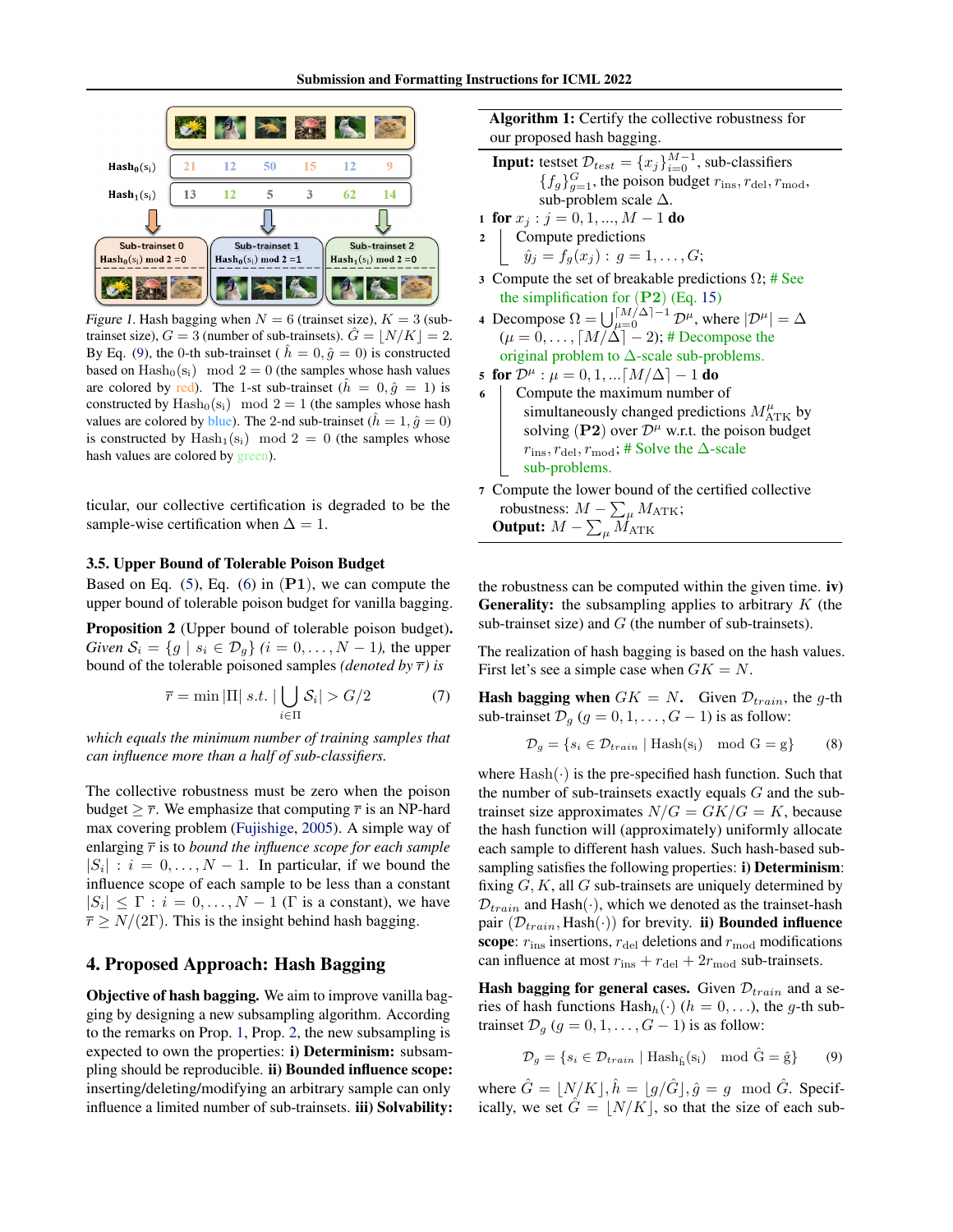trainset approximates  $N/\hat{G} \rightarrow K$ . We specify a series of hash functions because that a trainset-hash pair can generate at most  $\hat{G}$  sub-trainsets, thus we construct  $\left[G/\hat{G}\right]$ trainset-hash pairs, which is enough to generate  $G$  subtrainsets. Then the g-th sub-trainset is the  $\hat{g}$ -th sub-trainset within the sub-trainsets from the  $h$ -th trainset-hash pair. Fig. [1](#page-3-2) illustratively shows an example of hash bagging. Remarkably, hash bagging satisfies: i) Determinism: the subsampling results only depends on the trainset-hash pairs  $\{(\mathcal{D}_{train}, \text{Hash}_h(\cdot)) : h = 0, 1, \ldots, \lceil G/\hat{G} \rceil - 1\}$  if fixing  $G, K$ . ii) Bounded influence scope:  $r_{\text{ins}}$  insertions,  $r_{\text{del}}$  deletions and  $r_{\text{mod}}$  modifications can influence at most  $r_{\text{ins}} + r_{\text{del}} + 2r_{\text{mod}}$  sub-trainsets, within the  $\hat{G}$  sub-trainsets from each trainset-hash pair. **iii**) Generality: hash bagging can be applied to all the combinations of  $G, K$ .

Reproducible training of hash bagging. After constructing  $G$  sub-trainsets based on Eq.  $(9)$ , we train the subclassifiers in a *reproducible* manner. In our experiments, we have readily realized reproducibility by specifying the random seed for all the random operations.

#### 4.1. (P2): Collective Certification of Hash Bagging

<span id="page-4-6"></span>Proposition 3 (Simplified collective certification of hash bagging). *For testset*  $\mathcal{D}_{test} = \{x_j\}_{j=0}^{M-1}$ , we denote  $\hat{y}_j =$  $g(x_j)$   $(j = 0, \ldots, M-1)$  the ensemble prediction. The *maximum number of simultaneously changed predictions (denoted by*  $M_{\text{ATK}}$ *) under*  $r_{\text{ins}}$  *insertions,*  $r_{\text{del}}$  *deletions and* rmod *modifications, is computed by* (P2)*:*

$$
\textbf{(P2)}: \quad M_{\text{ATK}} = \max_{A_0, \dots, A_{G-1}} \sum_{x_j \in \mathcal{D}_{test}} \mathbb{I} \left\{ \overline{V}_{x_j}(\hat{y}_j) < \max_{y \neq \hat{y}_j} \left[ \overline{V}_{x_j}(y) + \frac{1}{2} \mathbb{I} \{ y < \hat{y}_j \} \right] \right\} \tag{10}
$$

s.t. 
$$
[A_0, A_1, \dots, A_{G-1}] \in \{0, 1\}^G
$$
 (11)  

$$
\min(l\hat{G}-1, G)
$$

$$
\sum_{g=(l-1)\hat{G}}^{i\text{in}(l\hat{G}-1,G)} A_g \le r_{\text{ins}} + r_{\text{del}} + 2r_{\text{mod}}
$$
  

$$
l = 1, \dots, \lceil G/\hat{G} \rceil
$$
 (12)

$$
\overline{V}_{x_j}(\hat{y}_j) = \underbrace{V_{x_j}(\hat{y}_j)}_{\text{Original votes}} - \underbrace{\sum_{g=1}^{G} A_g \mathbb{I}\{f_g(x_j) = \hat{y}_j\}}_{\text{Influenced votes}}
$$
\n
$$
\forall x_j \in \mathcal{D}_{test} \tag{13}
$$

$$
\overline{V}_{x_j}(y) = \underbrace{V_{x_j}(y)}_{\text{Original votes}} + \underbrace{\sum_{g=1}^{G} A_g \mathbb{I}\{f_g(x_j) \neq y\}}_{\text{Influeenced votes}}
$$
\n(14)

$$
\forall x_j \in \mathcal{D}_{test}, \ \forall y \neq \hat{y}_j \tag{14}
$$

*The collective robustness is*  $M - M_{\text{ATK}}$ .

We now explain each equation respectively. Eq. [\(10\)](#page-4-1): the ob-jective function is same as (P1). Eq. [\(11\)](#page-4-2):  $A_1, A_2, \ldots, A_G$ are the binary variables represent the attack, where  $A<sub>q</sub> = 1$ 

<span id="page-4-7"></span>

Figure 2. Compare hash bagging to vanilla bagging.

means that the  $g$ -th classifier is influenced. Eq. [\(12\)](#page-4-3): in hash bagging,  $r_{ins}$  insertions,  $r_{del}$  deletions and  $r_{mod}$  modifications can influence at most  $r_{ins} + r_{del} + 2r_{mod}$  within each trainset-hash pair. Eq. [\(13\)](#page-4-4) and Eq. [\(14\)](#page-4-5): count the minimum/maximum number of votes (after being attacked) for  $\hat{y}_i$  and  $y \neq \hat{y}_i$ . The main advantage of (P2) over (P1) is that, the size of the feasible region is reduced from  $2^N$ to  $2^G$  by exploiting the property of hash bagging, which significantly accelerates the solving process.

# 4.2. Remarks on Proposition [3](#page-4-6)

<span id="page-4-1"></span>1) Tightness. The collective robustness by (P2) is tight.

<span id="page-4-2"></span>2) Simplification. (P2) can be simplified by ignoring the unbreakable predictions within the given poison budget.  $\sum_{x_j \in \mathcal{D}_{test}}$  in Eq. [\(10\)](#page-4-1) can be simplified as  $\sum_{x_j \in \Omega}$ , and  $\overline{\Omega}$ :

<span id="page-4-0"></span>
$$
\Omega = \{x_j \in \mathcal{D}_{test} : V_{x_j}(\hat{y}_j) - \max_{y \neq \hat{y}_j} \left[ V_{x_j}(y) + \mathbb{I}\{y < \hat{y}_j\} \right] \leq 2 \left[ G/\hat{G} \right] (r_{\text{ins}} + r_{\text{del}} + 2r_{\text{mod}}) \}
$$
\n
$$
(15)
$$

<span id="page-4-3"></span>3) NP-hardness. (P2) is NP-hard. We can speedup the solution process by decomposition (see Section [3.4\)](#page-2-6).

<span id="page-4-4"></span>Implementation. Alg. [1](#page-3-3) shows our algorithm for certifying collective robustness. Specifically, we apply simplification and decomposition to accelerate solving (P2).

<span id="page-4-5"></span>Compare hash bagging to vanilla bagging. In Fig. [2a](#page-4-7) and Fig. [2b,](#page-4-7) we compare hash bagging to vanilla bagging on the ensemble accuracy and  $\bar{r}$  (see Prop. [2\)](#page-3-1) respectively. We observe in Fig. [2a](#page-4-7) that the ensemble accuracy of hash bagging roughly equals vanilla bagging. Notably, the accuracy variance of hash bagging (over different hash functions) is much smaller than vanilla bagging. We observe in Fig. [2b](#page-4-7) that  $\bar{r}$  of hash bagging is consistently higher than vanilla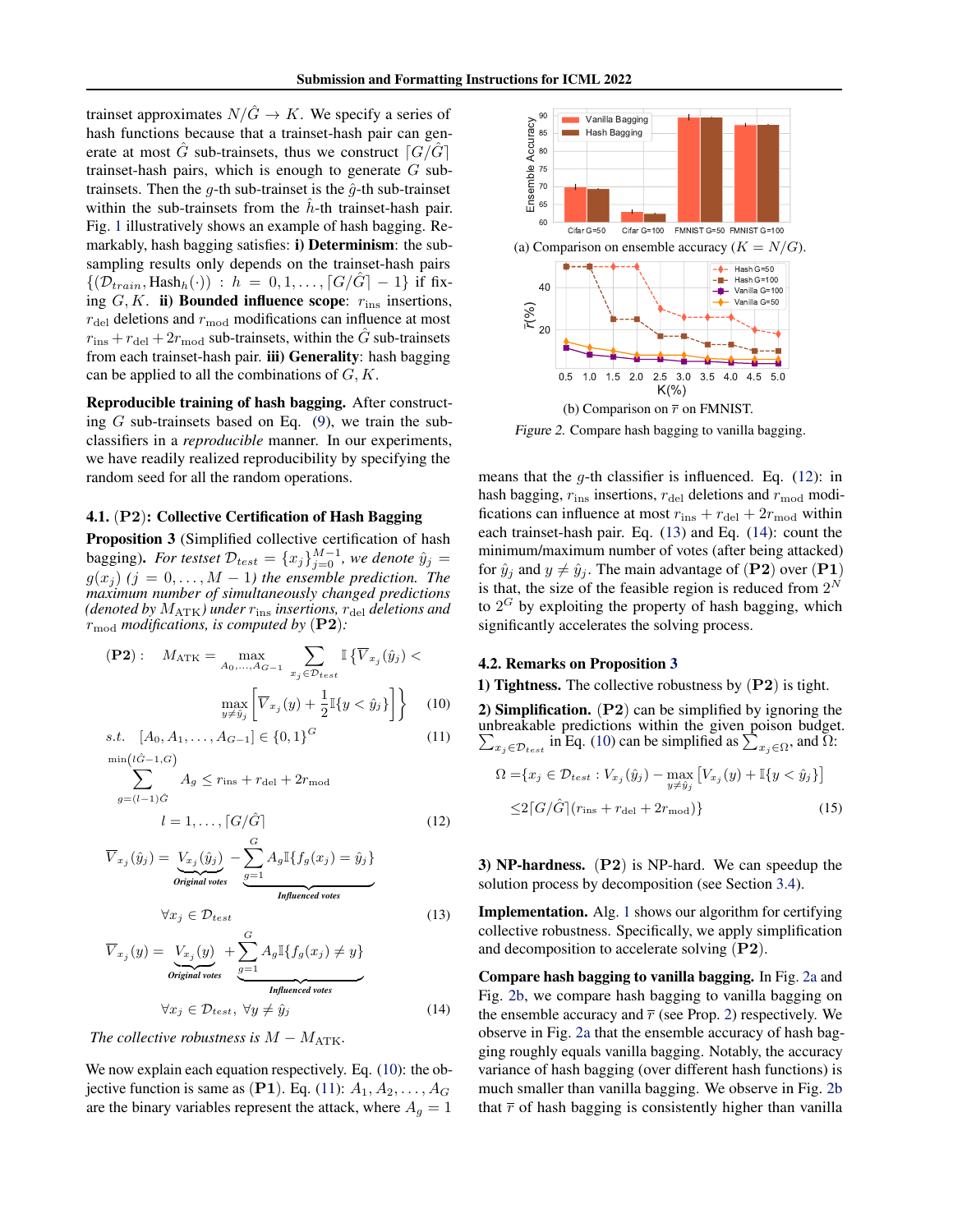<span id="page-5-0"></span>Table 1. Experimental setups in line with literature.

| Dataset       | Trainset | Testset | Class | Classifier         |
|---------------|----------|---------|-------|--------------------|
| Bank          | 35.211   | 10,000  |       | Bayes              |
| Electricity   | 35.312   | 10,000  |       | <b>SVM</b>         |
| <b>FMNIST</b> | 60,000   | 10,000  | 10    | <b>NIN</b>         |
| CIFAR-10      | 50,000   | 10,000  | 10    | NIN (Augmentation) |

<span id="page-5-2"></span>Table 2. (Bank:  $M = 10,000$ ;  $K = 5\%N$ ) Certified collective robustness and certified accuracy at  $r = 5\%, \ldots, 25\%$  ( $\times G$ ). r refers to the poison budget  $r = r_{\text{ins}} + r_{\text{del}} + 2r_{\text{mod}}$ . Samplewise: sample-wise certification. Collective: collective certification. CR and CA: certified collective robustness and certified accuracy.  $\downarrow \alpha\%$ : the relative gap between  $M_{\text{ATK}}$  guaranteed by collective certification and  $M_{\text{ATK}}$  of sample-wise certification. NaN: division by zero.

| G  | Bagging | Certification | Metric         | 5%                   | 10%                  | 15%                 | 20%                | 25%                 |
|----|---------|---------------|----------------|----------------------|----------------------|---------------------|--------------------|---------------------|
|    |         | Sample-wise   | <b>CR</b>      | 3917                 | $\theta$             | $\Omega$            | $\Omega$           | $\mathbf{0}$        |
|    |         |               | CA             | 3230                 | $\mathbf{0}$         | $\mathbf{0}$        | $\mathbf{0}$       | $\mathbf{0}$        |
|    | Vanilla |               | <b>CR</b>      | 4449                 | $\theta$             | $\theta$            | $\Omega$           | $\theta$            |
|    |         | Collective    | $M_{\rm ATK}$  | 18.74%               | NaN                  | NaN                 | NaN                | NaN                 |
|    |         |               | <b>CA</b>      | 3588                 | $\theta$             | $\theta$            | $\Omega$           | $\Omega$            |
| 20 |         |               | $M_{\rm ATK}$  | 17.47%               | NaN                  | NaN                 | NaN                | NaN                 |
|    |         | Sample-wise   | <b>CR</b>      | 9599                 | 9009                 | 7076                | 5778               | 4686                |
|    | Hash    |               | CA             | 7788                 | 7403                 | 5755                | 4644               | 3817                |
|    |         |               | <b>CR</b>      | 9718                 | 9209                 | 7270                | 5968               | 4930                |
|    |         | Collective    | $M_{\rm ATK}$  | $+29.7%$             | $\downarrow 20.2\%$  | $\downarrow 6.63\%$ | $\downarrow$ 4.50% | $\downarrow$ 4.59%  |
|    |         |               | CA             | 7831                 | 7464                 | 5806                | 4685               | 3881                |
|    |         |               | $M_{\rm{ATK}}$ | $\downarrow$ 18.5%   | $~\downarrow 9.89\%$ | 12.25%              | $1.21\%$           | $\downarrow 1.52\%$ |
|    |         | Sample-wise   | CR             | 5250                 | 1870                 | $\overline{0}$      | $\mathbf{0}$       | $\mathbf{0}$        |
|    |         |               | <b>CA</b>      | 4160                 | 1408                 | $\mathbf{0}$        | $\mathbf{0}$       | $\mathbf{0}$        |
|    | Vanilla |               | <b>CR</b>      | 5385                 | 2166                 | $\theta$            | $\Omega$           | $\Omega$            |
|    |         | Collective    | $M_{\rm ATK}$  | $12.84\%$            | $\downarrow$ 3.64%   | NaN                 | NaN                | NaN                 |
|    |         |               | CA             | 4190                 | 1647                 | $\theta$            | $\Omega$           | $\Omega$            |
|    |         |               | $M_{\rm ATK}$  | $~\downarrow 0.77\%$ | $+3.58\%$            | NaN                 | NaN                | NaN                 |
| 40 |         | Sample-wise   | <b>CR</b>      | 9638                 | 9301                 | 6401                | 5376               | 4626                |
|    |         |               | CA             | 7881                 | 7679                 | 5198                | 4354               | 3718                |
|    | Hash    |               | <b>CR</b>      | 9762                 | 9475                 | 6603                | 5572               | 4796                |
|    |         | Collective    | $M_{\rm ATK}$  | $\downarrow$ 34.2%   | $\downarrow$ 24.9%   | $\downarrow$ 5.61%  | 14.24%             | $13.16\%$           |
|    |         |               | CA             | 7914                 | 7718                 | 5236                | 4396               | 3751                |
|    |         |               | $M_{\rm ATK}$  | $+17.2\%$            | $\downarrow 9.90\%$  | $\downarrow$ 1.32%  | $\downarrow$ 1.13% | $10.76\%$           |

bagging, especially when  $K$  is small. The comparisons suggest that, hash bagging is much more robust than vanilla bagging without sacrificing the ensemble accuracy.

# 5. Comparisons to Prior Works

We compare to prior works that are tailored to the general data poisoning attack [\(Ma et al.,](#page-8-12) [2019;](#page-8-12) [Levine & Feizi,](#page-8-2) [2021;](#page-8-2) [Jia et al.,](#page-8-3) [2021;](#page-8-3) [Jinyuan Jia, Yupei Liu, Xiaoyu Cao, and](#page-8-13) [Neil Zhenqiang Gong,](#page-8-13) [2022\)](#page-8-13).

Comparison to [\(Ma et al.,](#page-8-12) [2019\)](#page-8-12) Compared to differential privacy based defense [\(Ma et al.,](#page-8-12) [2019\)](#page-8-12), hash bagging is more practical for two reasons: I) hash bagging does not require the training algorithm to be differentially private. II) The differential privacy often harms the performance of the learnt model [\(Duchi et al.,](#page-8-16) [2013\)](#page-8-16), which also limits the scalability of this type of defenses.

Comparison to [\(Jinyuan Jia, Yupei Liu, Xiaoyu Cao,](#page-8-13) [and Neil Zhenqiang Gong,](#page-8-13) [2022\)](#page-8-13) Compared to [\(Jinyuan](#page-8-13) [Jia, Yupei Liu, Xiaoyu Cao, and Neil Zhenqiang Gong,](#page-8-13) [2022\)](#page-8-13) which derives the sample-wise/collective certificates

<span id="page-5-1"></span>

| Table 3. (Electricity: $M = 10,000; K = 5\%N$ ) Certified collec- |
|-------------------------------------------------------------------|
| tive robustness and certified accuracy.                           |

|    |         | $55$ and centrical accuracy. |               |                    |                      |              |                    |                     |
|----|---------|------------------------------|---------------|--------------------|----------------------|--------------|--------------------|---------------------|
| G  | Bagging | Certification                | Metric        | 5%                 | 10%                  | 15%          | 20%                | 25%                 |
|    |         | Sample-wise                  | CR            | 9230               | $\overline{0}$       | $\mathbf{0}$ | $\Omega$           | $\mathbf{0}$        |
|    |         |                              | CA            | 7321               | $\Omega$             | $\Omega$     | $\Omega$           | $\Omega$            |
|    | Vanilla |                              | <b>CR</b>     | 9348               | $\theta$             | $\theta$     | $\Omega$           | $\Omega$            |
|    |         | Collective                   | $M_{\rm ATK}$ | 15.3%              | NaN                  | NaN          | NaN                | NaN                 |
|    |         |                              | <b>CA</b>     | 7394               | $\theta$             | $\theta$     | $\Omega$           | $\Omega$            |
| 20 |         |                              | $M_{\rm ATK}$ | ~17.5%             | NaN                  | NaN          | NaN                | NaN                 |
|    |         | Sample-wise                  | CR            | 9858               | 9738                 | 9602         | 9461               | 9293                |
|    |         |                              | CA            | 7681               | 7621                 | 7538         | 7462               | 7362                |
|    | Hash    |                              | <b>CR</b>     | 9915               | 9821                 | 9726         | 9608               | 9402                |
|    |         | Collective                   | $M_{\rm ATK}$ | $\downarrow$ 40.1% | 131.7%               | $131.1\%$    | 127.3%             | $\downarrow 23.9\%$ |
|    |         |                              | CA            | 7701               | 7663                 | 7608         | 7547               | 7458                |
|    |         |                              | $M_{\rm ATK}$ | 134.5%             | 135.6%               | 134.8%       | 130.7%             | 25.5%               |
|    |         | Sample-wise                  | CR            | 9482               | 8648                 | $\Omega$     | $\Omega$           | $\mathbf{0}$        |
|    |         |                              | CA            | 7466               | 6986                 | $\Omega$     | $\Omega$           | $\Omega$            |
|    | Vanilla |                              | <b>CR</b>     | 9566               | 8817                 | $\theta$     | $\Omega$           | $\Omega$            |
|    |         | Collective                   | $M_{\rm ATK}$ | $\downarrow$ 16.2% | $~\downarrow 12.5\%$ | NaN          | NaN                | NaN                 |
|    |         |                              | CA            | 7513               | 7086                 | $\theta$     | $\Omega$           | $\Omega$            |
| 40 |         |                              | $M_{\rm ATK}$ | $\downarrow$ 16.5% | $\downarrow$ 13.1%   | NaN          | NaN                | NaN                 |
|    |         | Sample-wise                  | <b>CR</b>     | 9873               | 9769                 | 9636         | 9491               | 9366                |
|    |         |                              | CA            | 7681               | 7625                 | 7546         | 7459               | 7399                |
|    | Hash    |                              | <b>CR</b>     | 9919               | 9842                 | 9755         | 9601               | 9461                |
|    |         | Collective                   | $M_{\rm ATK}$ | $\downarrow$ 36.2% | $+31.6\%$            | 132.7%       | $121.6\%$          | $+15.0\%$           |
|    |         |                              | CA            | 7700               | 7661                 | 7613         | 7536               | 7457                |
|    |         |                              | $M_{\rm ATK}$ | 127.5%             | 128.8%               | 132.8%       | $\downarrow$ 26.5% | 116.5%              |

for kNN/rNN, hash bagging is compatible with different model architectures. Note that the effectiveness of kNN/rNN relies on the assumption: close data are typically similar. Since this assumption might do not hold in some classification tasks, we believe hash bagging is much more practical.

Comparison to [\(Jia et al.,](#page-8-3) [2021\)](#page-8-3) [\(Jia et al.,](#page-8-3) [2021\)](#page-8-3) proposes a bagging variant as a certified defense, which predicts the majority class among the predictions of all the possible subclassifiers (total  $N^K$  sub-classifiers). In practice, training  $N<sup>K</sup>$  sub-classifiers is often unaffordable, [\(Jia et al.,](#page-8-3) [2021\)](#page-8-3) approximately estimates the voting distribution by a confidence interval method, which needs to train hundreds of sub-classifiers for a close estimate  $(G$  is required to be large). In comparison, hash bagging has no additional constraint. Moreover, unlike our deterministic robustness certificates, its robustness certificates are probabilistic, which have an inevitable failure probability.

Comparison to [\(Levine & Feizi,](#page-8-2) [2021\)](#page-8-2) [\(Levine & Feizi,](#page-8-2) [2021\)](#page-8-2) propose a partition-based bagging as a certified defense, which is corresponding to Hash subsampling when  $GK = N$  (Section [7\)](#page-3-4). In comparison, both our collective certification and hash bagging are more general than [\(Levine & Feizi,](#page-8-2) [2021\)](#page-8-2). Specifically, hash bagging ablates the constraint that [\(Levine & Feizi,](#page-8-2) [2021\)](#page-8-2) places on the bagging hyper-parameters  $G, K$ . Our collective certification is able to certify both the tight collective robustness and sample-wise robustness, while [\(Levine & Feizi,](#page-8-2) [2021\)](#page-8-2) only considers the sample-wise certificate.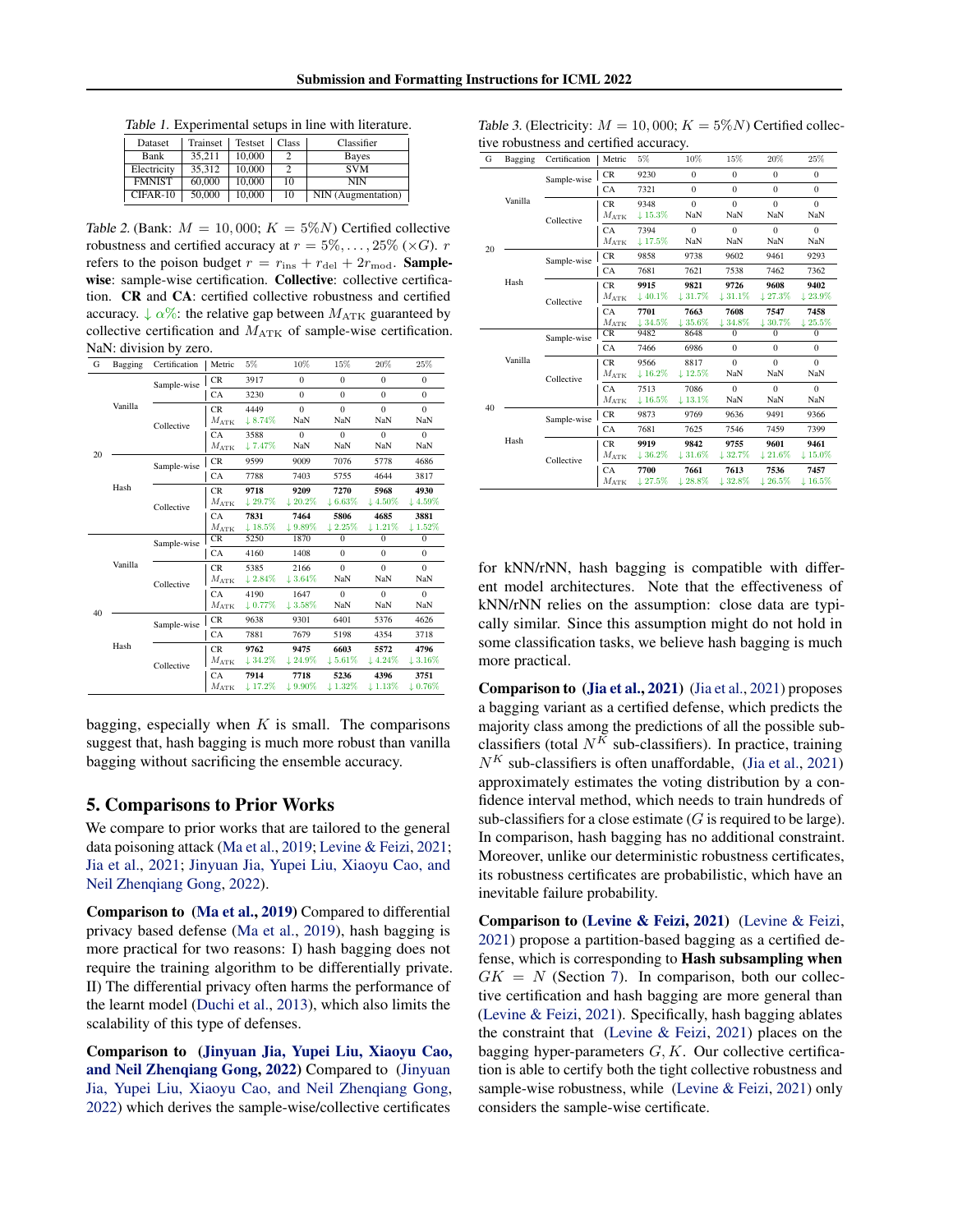<span id="page-6-2"></span>Table 4. (FMNIST:  $M = 10,000$ ;  $K = N/G$ ) Certified collective robustness and certified accuracy. Decomposition: collective certification with decomposition.

| G   | Bagging | Certification | Metric              | 5%                   | 10%            | 15%                        | 20%                        | 25%                        |
|-----|---------|---------------|---------------------|----------------------|----------------|----------------------------|----------------------------|----------------------------|
|     |         | Sample-wise   | CR                  | 7432                 | $\overline{0}$ | $\mathbf{0}$               | $\mathbf{0}$               | $\mathbf{0}$               |
|     |         |               | CA                  | 7283                 | $\mathbf{0}$   | $\mathbf{0}$               | $\mathbf{0}$               | $\mathbf{0}$               |
|     | Vanilla |               | <b>CR</b>           | 7727                 | $\mathbf{0}$   | $\mathbf{0}$               | $\mathbf{0}$               | $\mathbf{0}$               |
|     |         | Collective    | $M_{\rm ATK}$       | $~\downarrow 11.5\%$ | NaN            | NaN                        | NaN                        | NaN                        |
|     |         |               | CA                  | 7515                 | $\theta$       | $\theta$                   | $\Omega$                   | $\Omega$                   |
| 50  |         |               | $M_{\rm ATK}$       | $+13.8\%$            | NaN            | NaN                        | NaN                        | NaN                        |
|     |         | Sample-wise   | CR                  | 9576                 | 9307           | 8932                       | 8671                       | 8238                       |
|     |         |               | CA                  | 8768                 | 8635           | 8408                       | 8246                       | 7943                       |
|     |         |               | <b>CR</b>           | 9726                 | 9410           | 9024                       | 8761                       | 8329                       |
|     | Hash    | Collective    | $M_{\rm ATK}$       | 135.4%               | $+14.9\%$      | $+8.61\%$                  | $+6.77\%$                  | $+5.16\%$                  |
|     |         |               | CA                  | 8833                 | 8719           | 8493                       | 8327                       | 8022                       |
|     |         |               | $M_{\rm ATK}$       | $+32.8\%$            | $+25.4\%$      | $+15.2\%$                  | $+11.2\%$                  | 17.72%                     |
|     |         |               | <b>CR</b>           | 9666                 | 9472           | 9124                       | 8887                       | 8491                       |
|     |         | Decomposition | $M_{\rm ATK}$       | $+21.2\%$            | $+23.8\%$      | $~\downarrow 18.0\%$       | $+16.2\%$                  | $+14.4\%$                  |
|     |         |               | CA<br>$M_{\rm ATK}$ | 8812<br>$+22.2\%$    | 8716<br>124.5% | 8527<br>121.3%             | 8385<br>$\downarrow$ 19.3% | 8119<br>117.2%             |
|     |         |               | CR                  | 7548                 | $\mathbf{0}$   | $\Omega$                   | $\Omega$                   | $\bf{0}$                   |
|     |         | Sample-wise   | CA                  | 7321                 | $\mathbf{0}$   | $\mathbf{0}$               | $\mathbf{0}$               | $\mathbf{0}$               |
|     | Vanilla | Collective    | <b>CR</b>           | 8053                 | $\mathbf{0}$   | $\mathbf{0}$               | $\mathbf{0}$               | $\mathbf{0}$               |
|     |         |               | $M_{\rm ATK}$       | $~120.6\%$           | NaN            | NaN                        | NaN                        | NaN                        |
|     |         |               | CA                  | 7746                 | $\overline{0}$ | $\mathbf{0}$               | $\mathbf{0}$               | $\mathbf{0}$               |
| 100 |         |               | $M_{\rm ATK}$       | $129.4\%$            | NaN            | NaN                        | NaN                        | NaN                        |
|     |         | Sample-wise   | CR                  | 9538                 | 9080           | 8653                       | 8249                       | 7823                       |
|     |         |               | CA                  | 8554                 | 8316           | 8049                       | 7797                       | 7486                       |
|     |         |               | <b>CR</b>           | 9611                 | 9167           | 8754                       | 8344                       | 7912                       |
|     | Hash    | Collective    | $M_{\rm ATK}$       | $+15.8\%$            | 19.46%         | $+7.50\%$                  | $\downarrow$ 5.42%         | $14.09\%$                  |
|     |         |               | CA                  | 8610                 | 8375           | 8116                       | 7857                       | 7558                       |
|     |         |               | $M_{\rm ATK}$       | 126.7%               | $+13.2\%$      | $+9.37\%$                  | $+6.20\%$                  | $+5.63%$                   |
|     |         |               | CR                  | 9631                 | 9232           | 8837                       | 8450                       | 8036                       |
|     |         | Decomposition | $M_{\rm ATK}$       | $~120.1\%$           | $+16.5%$       | $+13.6\%$                  | $+11.5\%$                  | $+9.78%$                   |
|     |         |               | CA<br>$M_{\rm ATK}$ | 8595<br>19.5%        | 8407<br>120.3% | 8152<br>$\downarrow$ 14.4% | 7917<br>$\downarrow$ 12.4% | 7639<br>$\downarrow$ 12.0% |
|     |         |               |                     |                      |                |                            |                            |                            |

### 6. Experiments

#### 6.1. Experimental Setups

Datasets and models. We evaluate hash bagging and collective certification on two classic machine learning datasets: Bank [\(Moro et al.,](#page-8-17) [2014\)](#page-8-17), Electricity [\(Harries](#page-8-18) [& Wales,](#page-8-18) [1999\)](#page-8-18), and two image classification datasets: FM-NIST [\(Xiao et al.,](#page-9-10) [2017\)](#page-9-10), CIFAR-10 [\(Krizhevsky et al.,](#page-8-19) [2009\)](#page-8-19). Specifically, for Bank and Electricity, we adapt vanilla bagging/hash bagging to the machine-learning models: Bayes and SVM. For FMNIST and CIFAR-10, we adapt vanilla bagging/hash bagging to the deep-learning model Network in Network (NiN) [\(Min Lin,](#page-8-20) [2014\)](#page-8-20). The detailed experimental setups are shown in Table [1.](#page-5-0)

Implementation details. We use Gurobi 9.0 [\(Gurobi Opti](#page-8-21)[mization,](#page-8-21) [2021\)](#page-8-21) to solve  $(P1)$  and  $(P2)$ , which can return a lower/upper bound of the objective value within the prespecific time period. Generally, a longer time can yield a tighter bound. For efficiency, we limit the time to be 2s per sample<sup>[1](#page-6-0)</sup>. More implementation details are in Appendix (Section [D\)](#page-12-0).

Evaluation metrics and peer methods. Following [\(Levine](#page-8-2) [& Feizi,](#page-8-2) [2021;](#page-8-2) [Jia et al.,](#page-8-3) [2021;](#page-8-3) [Jinyuan Jia, Yupei Liu, Xi-](#page-8-13)

| G   | Bagging | Certification | Metric                      | 5%                         | 10%                                       | 15%                          | 20%                        | 25%                        |
|-----|---------|---------------|-----------------------------|----------------------------|-------------------------------------------|------------------------------|----------------------------|----------------------------|
|     |         | Sample-wise   | CR                          | 2737                       | $\mathbf{0}$                              | $\mathbf{0}$                 | $\mathbf{0}$               | $\mathbf{0}$               |
|     |         |               | CA                          | 2621                       | $\overline{0}$                            | $\mathbf{0}$                 | $\overline{0}$             | $\bf{0}$                   |
|     | Vanilla | Collective    | <b>CR</b><br>$M_{\rm ATK}$  | 3621<br>$\downarrow$ 12.2% | $\overline{0}$<br>NaN                     | $\mathbf{0}$<br>NaN          | $\overline{0}$<br>NaN      | $\mathbf{0}$<br>NaN        |
|     |         |               | CA<br>$M_{\rm ATK}$         | 3335<br>$+16.3\%$          | $\mathbf{0}$<br>NaN                       | $\theta$<br>NaN              | $\overline{0}$<br>NaN      | $\mathbf{0}$<br>NaN        |
| 50  |         | Sample-wise   | CR                          | 8221                       | 7268                                      | 6067                         | 5320                       | 4229                       |
|     |         |               | CA                          | 6305                       | 5864                                      | 5186                         | 4705                       | 3884                       |
|     | Hash    | Collective    | <b>CR</b><br>$M_{\rm{ATK}}$ | 8393<br>$+9.67%$           | 7428<br>$+5.86\%$                         | 6204<br>$+3.48\%$            | 5435<br>$+2.46%$           | 4290<br>$+1.06\%$          |
|     |         |               | CA<br>$M_{\rm ATK}$         | 6410<br>$+15.2\%$          | 5985<br>$+10.7\%$                         | 5342<br>$+8.62\%$            | 4848<br>$+6.24\%$          | 4006<br>$13.92\%$          |
|     |         | Decomposition | CR<br>$M_{\rm ATK}$         | 8694<br>$+26.6\%$          | 7854<br>$\downarrow$ 21.4%                | 6686<br>$+15.7%$             | 5912<br>$+12.6\%$          | 4826<br>$\downarrow$ 10.3% |
|     |         |               | CA<br>$M_{\rm ATK}$         | 6490<br>$~126.8\%$         | 6147<br>$125.0\%$                         | 5553<br>$~\downarrow 20.2\%$ | 5113<br>$~17.8\%$          | 4341<br>$+14.7\%$          |
|     |         | Sample-wise   | CR                          | 2621                       | $\overline{0}$                            | $\overline{0}$               | $\overline{0}$             | $\overline{0}$             |
|     |         |               | CA                          | 1876                       | $\overline{0}$                            | $\mathbf{0}$                 | $\overline{0}$             | $\bf{0}$                   |
|     | Vanilla | Collective    | CR<br>$M_{\rm ATK}$         | 2657<br>$+7.93%$           | $\overline{0}$<br>$\mathrm{Na}\mathrm{N}$ | $\mathbf{0}$<br>NaN          | $\mathbf{0}$<br>NaN        | $\mathbf{0}$<br>NaN        |
| 100 |         |               | CA<br>$M_{\rm ATK}$         | 2394<br>$+11.8\%$          | $\Omega$<br>NaN                           | $\theta$<br>NaN              | $\theta$<br>NaN            | $\Omega$<br>NaN            |
|     |         | Sample-wise   | CR                          | 7685                       | 5962                                      | 4612                         | 3504                       | 2593                       |
|     |         |               | CA                          | 5396                       | 4571                                      | 3787                         | 3008                       | 2315                       |
|     | Hash    | Collective    | <b>CR</b><br>$M_{\rm ATK}$  | 7744<br>$+2.54%$           | 5974<br>$\downarrow 0.30\%$               | 4618<br>$+0.11\%$            | 3509<br>$+0.08\%$          | 2598<br>$+0.07%$           |
|     |         |               | CA<br>$M_{\rm ATK}$         | 5475<br>$+9.21%$           | 4650<br>$+4.69\%$                         | 3825<br>$+1.54\%$            | 3030<br>$+0.68\%$          | 2330<br>$+0.38\%$          |
|     |         | Decomposition | CR<br>$M_{\rm ATK}$         | 8137<br>$+19.5\%$          | 6469<br>$+12.5\%$                         | 5061<br>$+8.33\%$            | 4035<br>$+8.17%$           | 2987<br>$+5.32\%$          |
|     |         |               | CA<br>$M_{\rm ATK}$         | 5570<br>$~120.3\%$         | 4841<br>$+16.0\%$                         | 4098<br>$~12.6\%$            | 3338<br>$\downarrow$ 10.2% | 2635<br>$+8.12\%$          |

<span id="page-6-3"></span>Table 5. (CIFAR-10:  $M = 10,000; K = N/G$ ) Certified collective robustness and certified accuracy.

[aoyu Cao, and Neil Zhenqiang Gong,](#page-8-13) [2022\)](#page-8-13), we evaluate the performance by two metrics: *collective robustness* and *certified accuracy*[2](#page-6-1) . We also report the relative gap (denoted by  $\downarrow \alpha\%$ ) between the maximum number of simultaneously changed (correct) predictions guaranteed by the collective certification (denoted by  $M_{\text{ATK}}^{\text{col}}$ ) and that of the sample-wise certification (denoted by  $M_{\text{ATK}}^{\text{sam}}$ ). Namely,  $\downarrow \alpha\% = (M_{\rm ATK}^{\rm sam} - M_{\rm ATK}^{\rm col})/M_{\rm ATK}^{\rm sam}$ . High  $\alpha$  means that the sample-wise certification highly over-estimates the poisoning attack. All the experiments are conducted on the clean dataset without being attacked, which is a common experimental setting for certified defenses [\(Levine & Feizi,](#page-8-2) [2021;](#page-8-2) [Jia et al.,](#page-8-3) [2021;](#page-8-3) [Jinyuan Jia, Yupei Liu, Xiaoyu Cao, and](#page-8-13) [Neil Zhenqiang Gong,](#page-8-13) [2022\)](#page-8-13). We compare *hash bagging* to *vanilla bagging*, and compare *collective certification* to sample-wise certification [\(Levine & Feizi,](#page-8-2) [2021\)](#page-8-2). We also compare to *probabilistic certification* [\(Jia et al.,](#page-8-3) [2021\)](#page-8-3) in Appendix (Section [E.2\)](#page-13-0).

#### 6.2. Experimental Results

Bank and Electricity. Table [3](#page-5-1) and Table [2](#page-5-2) report the performances of sample-wise/collective certification on vanilla/hash bagging. There is no need to apply decomposition to these two binary-classification datasets since we

<span id="page-6-0"></span>The solving time for (P1) [is universally set to be](#page-8-13)  $2|\mathcal{D}_{test}| =$ 20, 000 [seconds. The solving time for](#page-8-13)  $(\mathbf{P2})$  is set to be  $2|\Omega|$  for (P2) where  $\Omega$  [is defined in Eq. \(15\).](#page-8-13)

<span id="page-6-1"></span> $2$ We report the minimum number of accurate predictions as the certified accuracy, instead of a ratio, which is in line with the practice in the literature of collective robustness.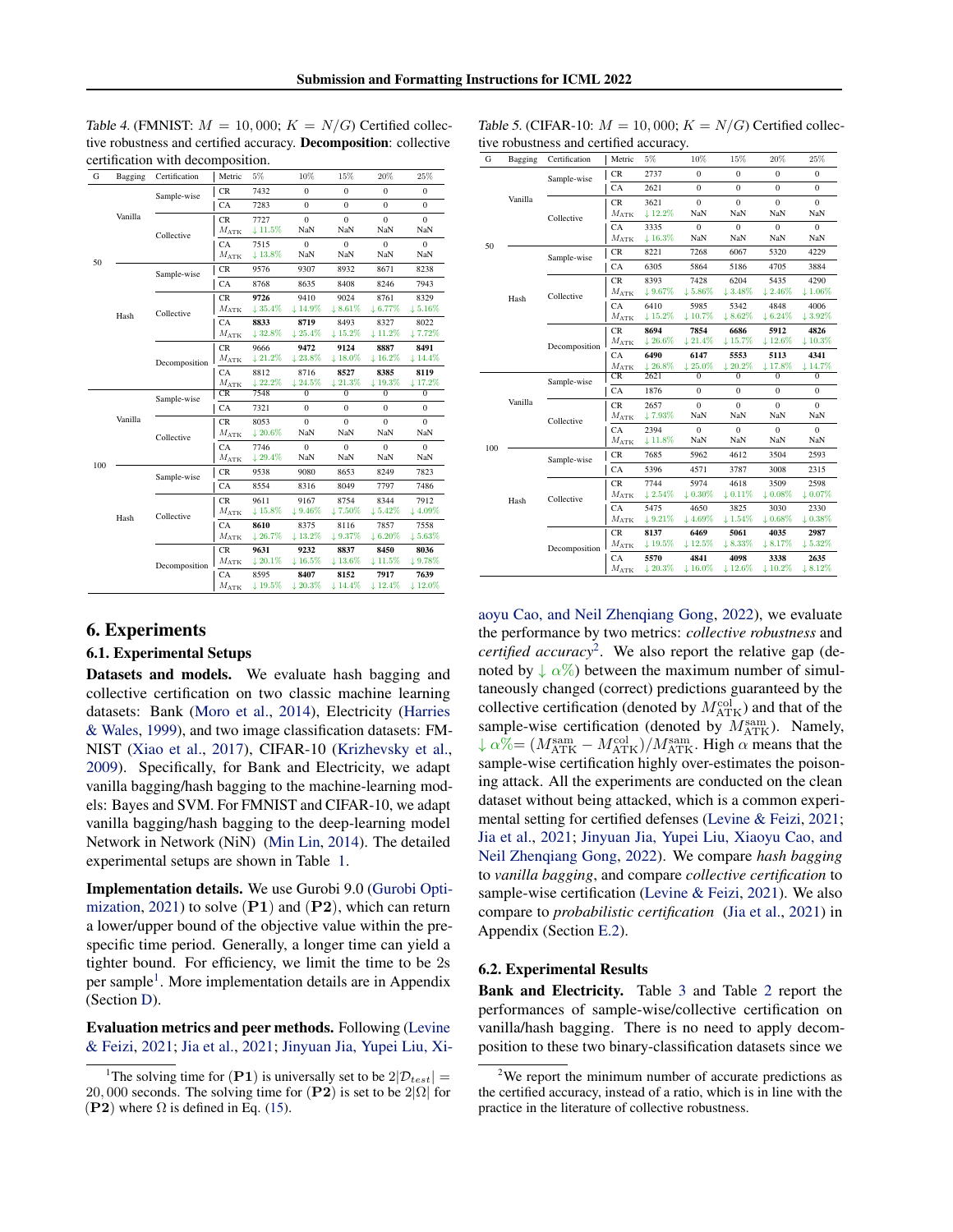<span id="page-7-0"></span>

Figure 3. Ablation study results on CV datasets. (a):  $K = 1\%N$ on FMNIST. (b):  $G = 50$  on CIFAR-10. (c):  $G = 50$  on CIFAR-10. (d) (e):  $G = 50, K = 2\%N, r = 30\%G$ .

can compute the tight certified collective robustness within  $10<sup>2</sup>$  seconds. In comparison, the collective robustness of vanilla bagging drops to zero at  $r = 15\%G$ , while hash bagging is able to achieve a non-trivial collective robustness at  $r = 25\%$ G. The values of  $\downarrow \alpha\%$  demonstrate that the exact value of  $M_{\text{ATK}}$  is 5%  $\sim 30\%$  less than the values derived from the sample-wise certification. There is an interesting phenomenon that  $\downarrow \alpha\%$  generally decreases with r for the number of the candidate poisoning attacks  $\binom{N}{r}$ exponentially increases with  $r$ . When  $r$  is large, there is a high probability to find an attack that can corrupt a high percent of the breakable predictions, thus  $M_{\text{ATK}}$  guaranteed by the collective certification is close to the sample-wise certification. As we can see, the collective robustness/certified accuracy at  $G = 20$  are roughly equal to that of  $G = 40$ . This is because an insertion/deletion is considered to influence 1 (5%) vote among total 20 votes when  $G = 20$ , while it can influence 2 (5%) votes among 40 votes for the sub-trainset overlapping. Since the voting distribution of  $G = 20$  and  $G = 40$  are similar,  $G = 20$  and  $G = 40$  own the similar collective robustness.

FMNIST and CIFAR-10. Table [4](#page-6-2) and Table [5](#page-6-3) report the performance of sample-wise/collective certification (with/without decomposition) on vanilla/hash bagging. We adapt decomposition for speedup, because  $(P1)$  and  $(P2)$ are not solvable over those two ten-classes classification datasets within the limited time. The  $\Delta$  choices are reported in Appendix (Section [E.1\)](#page-13-1). We see that hash bagging consistently outperforms vanilla bagging across different poison budgets. The results demonstrates that: collective certification with decomposition > collective certification > sample-wise certification in terms of the certified collective robustness and the certified accuracy, which suggests collective certification with decomposition is an efficient way to compute the collective robustness certificate.

#### 6.3. Ablation Study

**Impact of G.** Fig. [3a](#page-7-0) reports the impact of  $G$  on the certified collective robustness of hash bagging. The figure illustrates that as G increases, the collective robustness increases first and then decreases, which reaches the top at  $GK = N$ . The reason is, as G increases to  $N/K$ , the total number of votes increases, thus the attacker needs to modify more votes (higher poison budget) to modify the majority class. As  $G$  exceeds the threshold of  $N/K$ , despite the growing number of votes, the influence scope of a poisoned sample also increases, as an insertion can simultaneously influence two sub-trainsets when  $KG > N$ , which causes a slight decline on the certified collective robustness.

**Impact of K.** Fig. [3b](#page-7-0) reports the impact of K on the certified collective robustness of hash bagging. Similar to K, as G increases, the collective robustness increases first till  $K = N/G$  and then decreases. The insight is, as K rises to  $N/G$ , the collective robustness first increases for the improved prediction accuracy of each sub-classifier, because all the sub-classifiers have a higher probability to predict the correct class, as validated in Fig. [3c.](#page-7-0) As  $K$  exceeds the threshold of  $N/G$ , the collective robustness decreases for the overlapping between the sub-trainsets, with the same reason of G.

Impact of sub-testset scale ∆. Fig. [3d](#page-7-0) and Fig. [3e](#page-7-0) report the impact of  $\Delta$  on the certified collective robustness of hash bagging at  $r = 15\%$  G. Specifically, Fig. [3d](#page-7-0) reports the impact of  $\Delta$  at no time limit, where we can compute the tight collective robustness for each  $\Delta$ -size sub-testset. As shown in the figure, the certified collective robustness grows with  $\Delta$ , but higher  $\Delta$  also enlarges the computation cost. Thus,  $\Delta$ controls the trade-off between the collective robustness and the computation cost. Fig. [3d](#page-7-0) shows the impact of  $\Delta$  when the time is limited by 2s per sample. We observe that the robustness first increases with  $\Delta$  and then decreases. The increase is for that we can compute the optimal objective value when  $\Delta$  is low, and the computed collective robustness lower bound increases with ∆ as validated in Fig. [3d.](#page-7-0) The decrease is because that the required time for solving  $(P2)$ is exponential to  $\Delta$ . Consequently, we can only obtain a loose bound that is far from the optimal value within the limited time, which causes the decline on the certified collective robustness.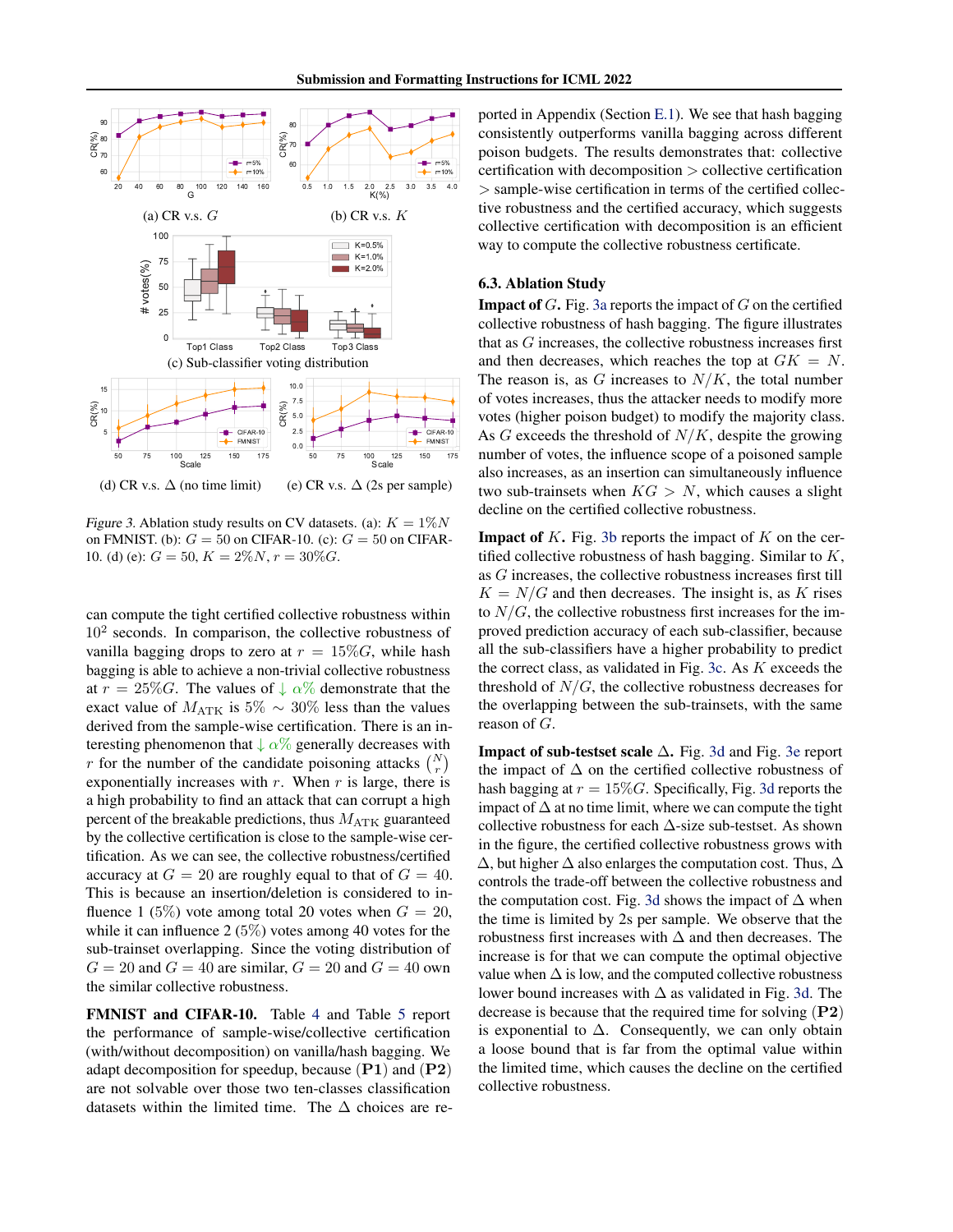# 7. Conclusion

Bagging, as a widely-used ensemble learning protocol, owns the certified robustness against data poisoning. In this paper, we derive the tight collective robustness certificate against the global poisoning attack for bagging. Current samplewise certification is a specific variant of our collective certification. We also propose decomposition to accelerate the solving process. We analyze the upper bound of tolerable poison budget for vanilla bagging. Based on the analysis, we propose hash bagging to improve the certified robustness almost for free. Empirical results show the effectiveness of both our devised collective certification as well as the hash bagging. Our empirical results validate that: i) hash bagging is much robuster; ii) collective certification can yield a stronger collective robustness certificate.

# References

- <span id="page-8-23"></span>Bifet, A., Holmes, G., Pfahringer, B., Kirkby, R., and Gavalda, R. New ensemble methods for evolving data ` streams. In *KDD*, 2009.
- <span id="page-8-1"></span>Biggio, B., Corona, I., Fumera, G., Giacinto, G., and Roli, F. Bagging classifiers for fighting poisoning attacks in adversarial classification tasks. In *International workshop on multiple classifier systems*, 2011.
- <span id="page-8-6"></span>Biggio, B., Nelson, B., and Laskov, P. Poisoning attacks against support vector machines. In *ICML*, 2012.
- <span id="page-8-0"></span>Breiman, L. Bagging predictors. *Machine learning*, 1996.
- <span id="page-8-8"></span>Chen, H., Fu, C., Zhao, J., and Koushanfar, F. Deepinspect: A black-box trojan detection and mitigation framework for deep neural networks. In *Proceedings of the Twenty-Eighth International Joint Conference on Artificial Intelligence*, pp. 4658–4664, 2019.
- <span id="page-8-22"></span>Chinneck, J. W. *Practical Optimization: a Gentle Introduction*. 2015. URL [https://www.](https://www.optimization101.org) [optimization101.org](https://www.optimization101.org).
- <span id="page-8-16"></span>Duchi, J. C., Jordan, M. I., and Wainwright, M. J. Local privacy, data processing inequalities, and minimax rates. *arXiv preprint arXiv:1302.3203*, 2013.
- <span id="page-8-15"></span>Fujishige, S. *Submodular Functions and Optimization*. ISSN. Elsevier Science, 2005. ISBN 9780080461625. URL [https://books.google.co.jp/books?](https://books.google.co.jp/books?id=gdcRXdoV89QC) [id=gdcRXdoV89QC](https://books.google.co.jp/books?id=gdcRXdoV89QC).
- <span id="page-8-9"></span>Gao, Y., Xu, C., Wang, D., Chen, S., Ranasinghe, D. C., and Nepal, S. Strip: a defence against trojan attacks on deep neural networks. In *Proceedings of the 35th Annual Computer Security Applications Conference on*, pp. 113–125, 2019.
- <span id="page-8-4"></span>Goodfellow, I. J., Shlens, J., and Szegedy, C. Explaining and harnessing adversarial examples. *arXiv preprint arXiv:1412.6572*, 2014.
- <span id="page-8-21"></span>Gurobi Optimization. Gurobi optimizer reference manual, 2021. URL <https://www.gurobi.com>.
- <span id="page-8-18"></span>Harries, M. and Wales, N. S. Splice-2 comparative evaluation: Electricity pricing. *Technical report*, 1999.
- <span id="page-8-3"></span>Jia, J., Cao, X., and Gong, N. Z. Intrinsic certified robustness of bagging against data poisoning attacks. In *AAAI*, 2021.
- <span id="page-8-13"></span>Jinyuan Jia, Yupei Liu, Xiaoyu Cao, and Neil Zhenqiang Gong. Certified robustness of nearest neighbors against data poisoning and backdoor attacks. In *AAAI*, 2022.
- <span id="page-8-11"></span>Koh, P. W., Steinhardt, J., and Liang, P. Stronger data poisoning attacks break data sanitization defenses. *arXiv preprint arXiv:1811.00741*, 2018.
- <span id="page-8-19"></span>Krizhevsky, A., Hinton, G., et al. Learning multiple layers of features from tiny images. *JMLR*, 2009.
- <span id="page-8-2"></span>Levine, A. and Feizi, S. Deep partition aggregation: Provable defenses against general poisoning attacks. In *ICLR*, 2021.
- <span id="page-8-7"></span>Liu, Y., Lee, W.-C., Tao, G., Ma, S., Aafer, Y., and Zhang, X. Abs: Scanning neural networks for back-doors by artificial brain stimulation. In *CCS '19 Proceedings of the 2019 ACM SIGSAC Conference on Computer and Communications Security*, pp. 1265–1282, 2019.
- <span id="page-8-12"></span>Ma, Y., Zhu, X., and Hsu, J. Data poisoning against differentially-private learners: Attacks and defenses. *IJ-CAI*, 2019.
- <span id="page-8-20"></span>Min Lin, Qiang Chen, S. Y. Network in network. In *ICLR*, 2014.
- <span id="page-8-17"></span>Moro, S., Cortez, P., and Rita, P. A data-driven approach to predict the success of bank telemarketing. *Decision Support Systems*, 2014.
- <span id="page-8-5"></span>Nelson, B., Barreno, M., Chi, F. J., Joseph, A. D., Rubinstein, B. I., Saini, U., Sutton, C., Tygar, J. D., and Xia, K. Exploiting machine learning to subvert your spam filter. *LEET*, 2008.
- <span id="page-8-14"></span>Pelofske, E., Hahn, G., and Djidjev, H. Decomposition algorithms for solving np-hard problems on a quantum annealer. *Journal of Signal Processing Systems*, 2020.
- <span id="page-8-10"></span>Qiao, X., Yang, Y., and Li, H. Defending neural backdoors via generative distribution modeling. In *NeurIPS 2019 : Thirty-third Conference on Neural Information Processing Systems*, pp. 14004–14013, 2019.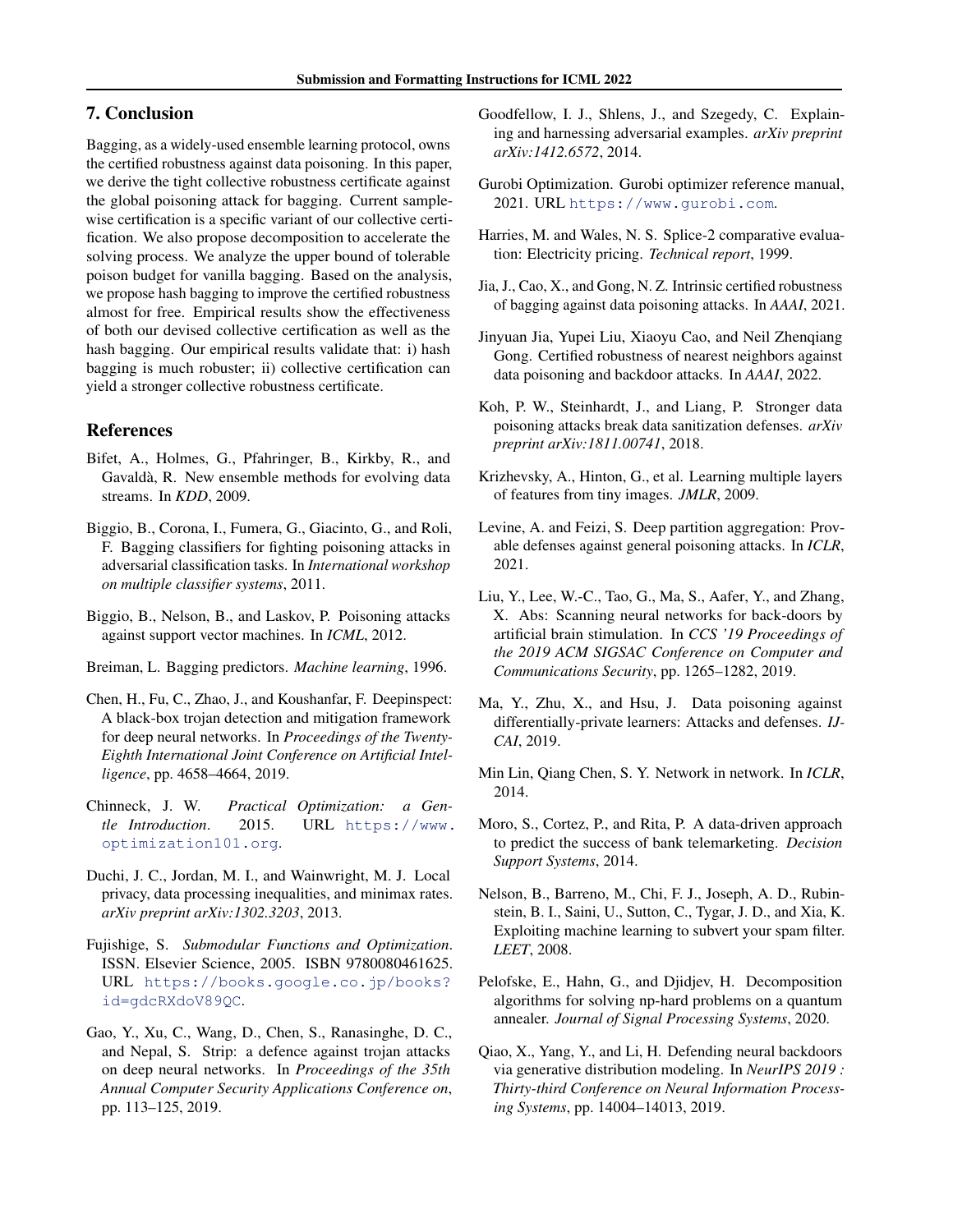- <span id="page-9-9"></span>Rao, M. Solving some np-complete problems using split decomposition. *Discrete Applied Mathematics*, 2008.
- <span id="page-9-7"></span>Rosenfeld, E., Winston, E., Ravikumar, P., and Kolter, Z. Certified robustness to label-flipping attacks via randomized smoothing. In *ICML*, 2020.
- <span id="page-9-5"></span>Steinhardt, J., Koh, P. W., and Liang, P. Certified defenses for data poisoning attacks. In *Proceedings of the 31st International Conference on Neural Information Processing Systems*, pp. 3520–3532, 2017.
- <span id="page-9-4"></span>Tramèr, F., Carlini, N., Brendel, W., and Madry, A. On adaptive attacks to adversarial example defenses. In *NeurIPS*, 2020.
- <span id="page-9-3"></span>Tran, B., Li, J., and Madry, A. Spectral signatures in backdoor attacks. In *Advances in Neural Information Processing Systems*, pp. 8000–8010, 2018.
- <span id="page-9-6"></span>Wang, B., Cao, X., Jia, J.-Y., and Gong, N. Z. On certifying robustness against backdoor attacks via randomized smoothing. *CVPR Workshop*, 2020.
- <span id="page-9-8"></span>Weber, M., Xu, X., Karlas, B., Zhang, C., and Li, B. Rab: Provable robustness against backdoor attacks. *arXiv preprint arXiv:2003.08904*, 2020.
- <span id="page-9-0"></span>Xiao, H., Biggio, B., Brown, G., Fumera, G., Eckert, C., and Roli, F. Is feature selection secure against training data poisoning. In *Proceedings of The 32nd International Conference on Machine Learning*, volume 2, pp. 1689– 1698, 2015.
- <span id="page-9-10"></span>Xiao, H., Rasul, K., and Vollgraf, R. Fashion-mnist: a novel image dataset for benchmarking machine learning algorithms. *arXiv*, 2017.
- <span id="page-9-1"></span>Yao, Y., Li, H., Zheng, H., and Zhao, B. Y. Latent backdoor attacks on deep neural networks. In *CCS '19 Proceedings of the 2019 ACM SIGSAC Conference on Computer and Communications Security*, pp. 2041–2055, 2019.
- <span id="page-9-2"></span>Zhang, D., Ye, M., Gong, C., Zhu, Z., and Liu, Q. Blackbox certification with randomized smoothing: A functional optimization based framework. *arXiv preprint arXiv:2002.09169*, 2020.

#### A. Proofs

# A.1. Proof of Prop. [1](#page-2-0)

Proposition 4 (Collective robustness of vanilla bagging). *For testset*  $\mathcal{D}_{test} = \{x_j\}_{j=0}^{M-1}$ , we denote  $\hat{y}_j = g(x_j)$  $(j = 0, \ldots, M - 1)$  the original ensemble prediction, and  $\mathcal{S}_i = \{g \mid s_i \in \mathcal{D}_g\}$  the set of the indices of the sub-trainsets that contain  $s_i$ . Then, the maximum number of simultane*ously changed predictions (denoted by*  $M_{\text{ATK}}$ ) under  $r_{\text{mod}}$ *adversarial modifications, is computed by* (P1)*:*

$$
\begin{aligned} \textbf{(P1)}: \quad & M_{\text{ATK}} = \max_{P_0, \dots, P_{N-1}} \sum_{x_j \in \mathcal{D}_{test}} \mathbb{I}\left\{\overline{V}_{x_j}(\hat{y}_j) < \\ & \max_{y \neq \hat{y}_j} \left[\overline{V}_{x_j}(y) + \frac{1}{2} \mathbb{I}\{y < \hat{y}_j\}\right] \right\} \end{aligned} \tag{16}
$$

s.t. 
$$
[P_0, P_1, \dots, P_{N-1}] \in \{0, 1\}^N
$$
 (17)

<span id="page-9-13"></span><span id="page-9-11"></span>
$$
\sum_{i=0}^{N-1} P_i \le r_{\text{mod}} \tag{18}
$$

$$
\overline{V}_{x_j}(\hat{y}_j) = \underbrace{V_{x_j}(\hat{y}_j)}_{\text{Original votes}} - \underbrace{\sum_{g=0}^{G-1} \mathbb{I}\{g \in \bigcup_{\forall i, P_i=1} \mathcal{S}_i\} \mathbb{I}\{f_g(x_j) = \hat{y}_j\}}_{\text{Influenced votes}}
$$

<span id="page-9-12"></span>
$$
\forall x_j \in \mathcal{D}_{test}, \ \hat{y}_j = g(x_j) \tag{19}
$$
\n
$$
G-1
$$

$$
\overline{V}_{x_j}(y) = \underbrace{V_{x_j}(y)}_{\text{Original votes}} + \underbrace{\sum_{g=0}^{G-1} \mathbb{I}\{g \in \bigcup_{\forall i, P_i=1} \mathcal{S}_i\} \mathbb{I}\{f_g(x_j) \neq y\}}_{\text{Influenced votes}}
$$

$$
\forall x_j \in \mathcal{D}_{test}, \ \forall y \in \mathcal{Y}, y \neq \hat{y}_j \tag{20}
$$

*The collective robustness of vanilla bagging is*  $M - M_{\text{ATK}}$ .

*Proof.* The collective robustness is defined as the minimum number of simultaneously unchanged predictions, which is equal to the total number of predictions  $M$  minus the maximum number of simultaneously changed predictions (denoted as  $M_{\text{ATK}}$ ). To compute the collective robustness, we only need to compute  $M_{\text{ATK}}$ .  $M_{\text{ATK}}$  equals the objective value of:

$$
\max_{P_0,\dots,P_{N-1}} \sum_{x_j \in \mathcal{D}_{test}} \mathbb{I}\left\{\overline{V}_{x_j}(\hat{y}_j) < \max_{y \neq \hat{y}_j} \left[\overline{V}_{x_j}(y) + \frac{1}{2} \mathbb{I}\{y < \hat{y}_j\}\right] \right\} \tag{21}
$$

where  $V_{x_j}(y)$  denotes the number of votes for class y when predicting  $x_j$ , after being attacked. We now explain each equation. Eq. [16:](#page-9-11) for the prediction of  $x_j$ , the prediction is changed only if *there exists a class that obtains more votes than* y<sup>j</sup> *or the same number of votes but with a smaller index*. In particular, consider three cases for the prediction of  $x_i$ :

**Case I:**  $\overline{V}_{x_j}(\hat{y}_j) < \max_{y \neq \hat{y}_j} \overline{V}_{x_j}(y)$ : we have  $\overline{V}_{x_j}(\hat{y}_j) <$  $\max_{y \neq \hat{y}_j} \overline{V}_{x_j}(y) + \frac{1}{2} \mathbb{I}\{y < \hat{y}_j\}$ , and the prediction of  $x_j$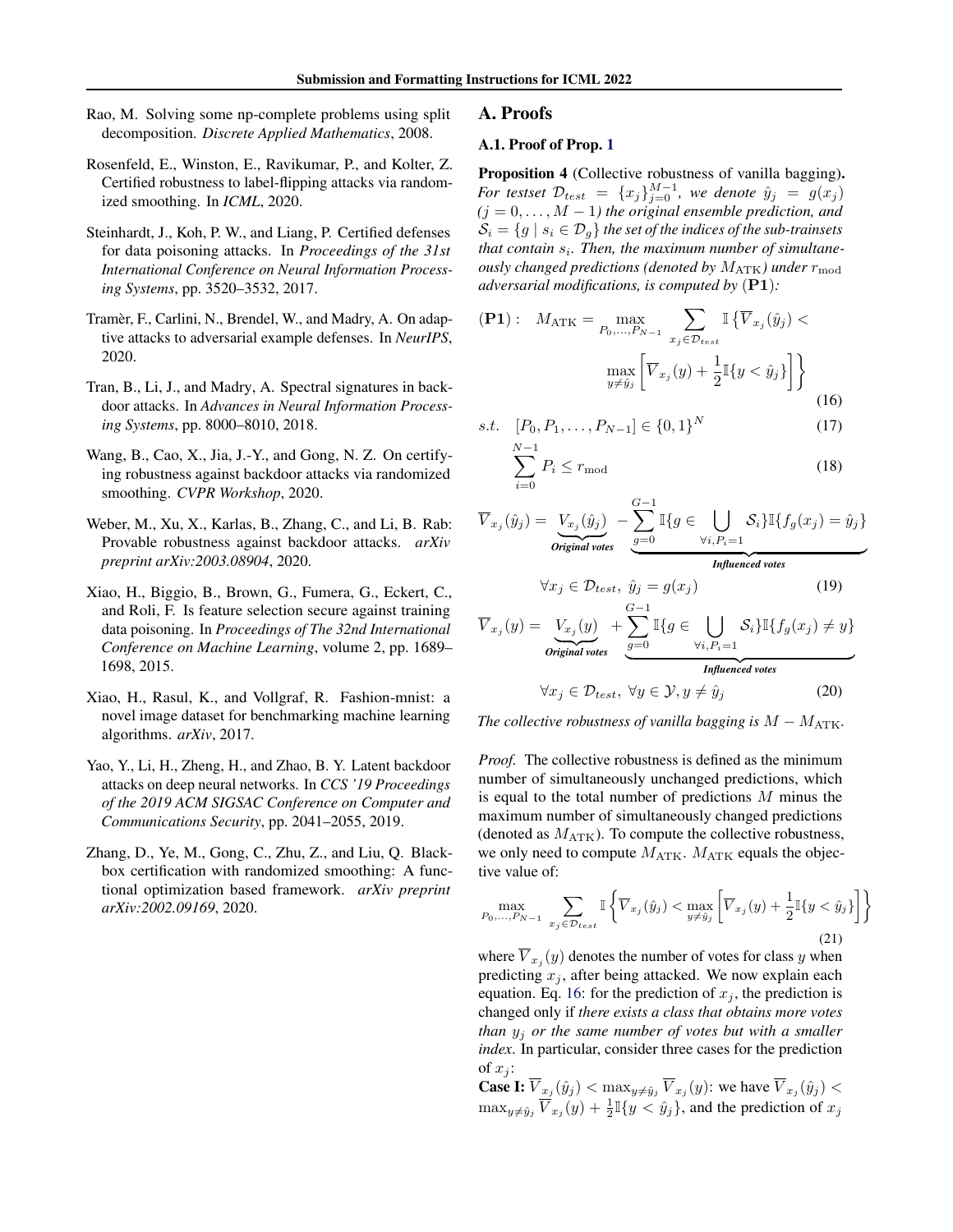is changed.

**Case II:**  $V_{x_j}(\hat{y}_j) = \max_{y \neq \hat{y}_j} V_{x_j}(y)$ : whether the prediction is changed is determined by  $\mathbb{I}\{y < \hat{y}_j\}$ . If  $\mathbb{I}\{y < \hat{y}_j\}$  $\hat{y}_j$ } = 0, meaning that there is no majority class with the smaller index than  $\hat{y}_i$ , then the prediction  $\hat{y}_i$  is unchanged. Otherwise the prediction is changed.

**Case III:**  $\overline{V}_{x_j}(\hat{y}_j)$  >  $\max_{y \neq \hat{y}_j} \overline{V}_{x_j}(y)$ : we have  $\overline{V}_{x_j}(\hat{y}_j) > \max_{y \neq \hat{y}_j} \overline{V}_{x_j}(y) + \frac{1}{2} \mathbb{I} \{y < \hat{y}_j\}$ , and the prediction of  $x_i$  is unchanged.

We model the attack as  $[P_0, P_1, \ldots, P_{N-1}] \in \{0, 1\}^N$ where  $P_i = 1$  means that the attacker modifies the *i*-th training sample  $s_i$ . Since the attacker is only allowed to modify  $r_{\text{mod}}$  samples, we bound  $\sum_{i=0}^{N-1} P_i \leq r_{\text{mod}}$ . We consider the predictions from the sub-classifiers whose sub-trainsets are changed, as the influenced predictions. Those influenced predictions are considered to be fully controlled by the attacker under our threat model. For the fixed  $[P_0, P_1, \ldots, P_{N-1}]$ , to maximize the number of simultaneously changed predictions, the optimal strategy is to change all the influenced predictions that equals  $\hat{y}_i$  to other classes. Thus we have

$$
\overline{V}_{x_j}(\hat{y}_j) = \underbrace{V_{x_j}(\hat{y}_j)}_{\text{Original votes}} - \underbrace{\sum_{g=0}^{G-1} \mathbb{I}\{g \in \bigcup_{\forall i, P_i = 1} \mathcal{S}_i\} \mathbb{I}\{f_g(x_j) = \hat{y}_j\}}_{\text{Infuenced votes}}
$$
\n(22)

Note that the attacker can arbitrarily manipulate the influenced predictions, so the number of votes for  $y \neq y_j$  is

$$
\overline{V}_{x_j}(y) = \underbrace{V_{x_j}(y)}_{\text{Original votes}} + \underbrace{\sum_{g=0}^{G-1} \mathbb{I}\{g \in \bigcup_{\forall i, P_i=1} \mathcal{S}_i\} \mathbb{I}\{f_g(x_j) \neq y\}}_{\text{Influenced votes}}
$$
\n(23)

**Tightness.** The collective robustness  $M - M_{\text{ATK}}$  is tight for: 1) if the computed collective robustness  $M - M_{\text{ATK}}$ is lower than the actual collective robustness, meaning that our computed  $M_{\text{ATK}}$  is higher than the maximum number of simultaneously changed predictions, which contradicts the fact that we have find an attack that can achieve  $M_{\text{ATK}}$ under our threat model. 2) if the computed collective robustness  $M - M_{\text{ATK}}$  is higher than the actual collective robustness, meaning that our computed  $M_{\text{ATK}}$  is lower than the maximum number of simultaneously changed predictions, which contradicts the fact that  $M_{\text{ATK}}$  is the optimal objective value under our threat model.  $\Box$ 

# <span id="page-10-0"></span>A.2. Proof of NP-hardness

We reformulate  $(PI)$  into the standard form of a BILP problem, which has been shown to be an NP-Complete problem [\(Chinneck,](#page-8-22) [2015\)](#page-8-22), to prove its NP-hardness.

*Proof.* First of all, we introduce four sets of binary vari-

ables:

s.t.

$$
\mathbf{X} = [X_0, X_1, \dots, X_i, \dots, X_{G-1}] \in \{0, 1\}^G,
$$
  
\n
$$
\mathbf{Y} = [Y_0, Y_1, \dots, Y_j, \dots, Y_{M-1}] \in \{0, 1\}^M,
$$
  
\n
$$
\mathbf{Z} = [Z_{0,0}, Z_{0,1}, \dots, Z_{j,l}, \dots, Z_{M-1,C-1}] \in \{0, 1\}^{M \times C},
$$
  
\n
$$
\mathbf{W} = [W_0, W_1, \dots, W_k, \dots, W_{N-1}] \in \{0, 1\}^N,
$$
\n(24)

where  $X$  denotes the selected sub-classifiers,  $Y$  denotes the attacked test samples, Z is an auxiliary set of binary variables for the prediction classes, W represents the poisoned training samples. In according with the main text,  $G$  is the number of sub-classifiers,  $M$  denotes the number of test samples, C is the number of prediction classes, N represents the number of training samples.

With the notations defined above, we can reformulate  $(P1)$ as follows:

$$
\text{Maximize} \qquad \qquad M_{ATK} = \sum_{j=0}^{M-1} Y_j \qquad (25)
$$

$$
\sum_{k=0}^{N-1} W_k \le r_{mod} \qquad (26)
$$

<span id="page-10-3"></span><span id="page-10-2"></span><span id="page-10-1"></span>
$$
\forall i, X_i \le \sum_{k=1}^{N-1} W_k \mathbb{I}\{i \in \mathcal{S}_k\} \qquad (27)
$$

$$
\forall j, l \neq \hat{y}_j, i, \text{ either } Z_{j,l} \le 0 \text{ or } V_{x_j}(\hat{y}_j) - V_{x_j}(l) \le
$$
  

$$
\sum_{i=0}^{G-1} X_i (\mathbb{I}\{f_i(x_j) \ne l\} + \mathbb{I}\{f_i(x_j) = \hat{y}_j\})
$$
(28)

<span id="page-10-5"></span><span id="page-10-4"></span>
$$
\forall j, \text{ either } Y_j \le 0 \text{ or } \sum_{l=0}^{C-1} Z_{j,l} \ge 2 \quad (29)
$$

We now explain each equation respectively. Eq.  $(25)$  is the variant of Eq. [\(16\)](#page-9-11), denoting that our objective is to maximize the number of attacked test samples. Eq. [\(26\)](#page-10-2) shares the same meaning as Eq. [\(18\)](#page-9-12), which restricts the number of poisoned training samples to be less than  $r_{mod}$ . Eq. [\(27\)](#page-10-3) restricts the selected sub-classifiers should be in  $\bigcup_{\forall k, P_k = 1} \mathcal{S}_k$ . Eq. [\(28\)](#page-10-4) shows that  $Z_{j,l}$  could be 1 only when the ensemble prediction of the test sample  $j$  can be changed from  $\hat{y}_i$  to l (we ignore the minimum index constraint for simplicity). Eq. [\(29\)](#page-10-5) shows that  $Y_i$  could be 1 (the test sample  $j$  is attacked successfully) only when there exists some classes that the ensemble prediction can be changed to. We use the equation  $\sum_{l=0}^{C-1} Z_{i,l} \geq 2$  since we always have  $Z_{j, \hat{y}_j} = 1$ .

The formulation above has been in the standard form of a BILP problem, except the "either...or..." clause. Using the transformation trick in [\(Chinneck,](#page-8-22) [2015\)](#page-8-22), e.g.

either 
$$
x_1 + x_2 \le 4
$$
 or  $x_1 + 1.5x_2 \le 6$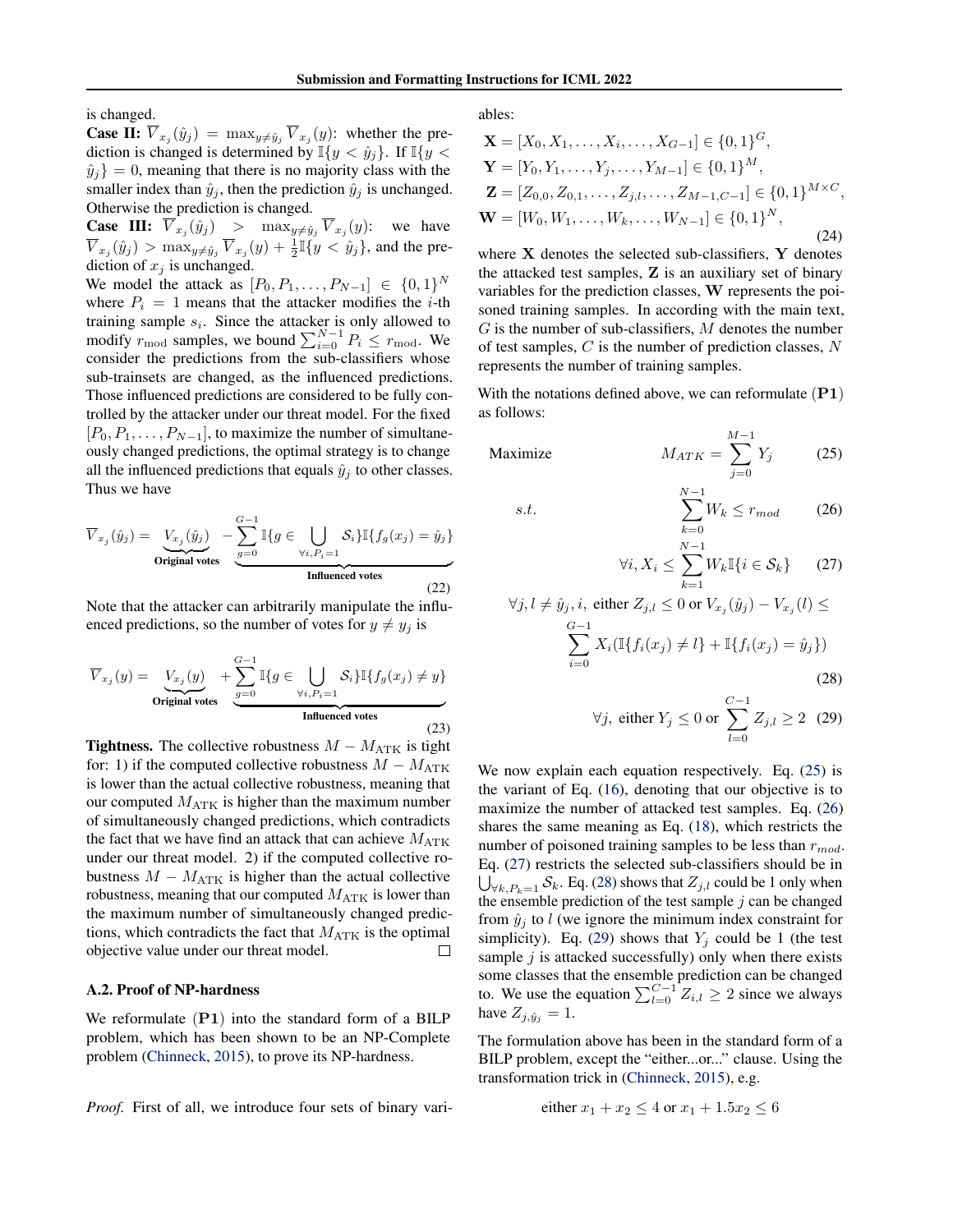is equal to

$$
x_1 + x_2 \le 4 + My
$$
  

$$
x_1 + 1.5x_2 \le 6 + M(1 - y)
$$

where  $M$  is a large number,  $y$  is an auxiliary introduced binary variable.

Thus, we can transform Eq. [\(28\)](#page-10-4) and Eq. [\(29\)](#page-10-5) into the standard form of constraints by introducing additionally number and binary variables, which means that  $(PI)$  can be transformed into the standard form of a BILP problem. Now we can tell that  $(PI)$  is an NP-hard problem.  $\Box$ 

### A.3. Proof of Prop. [2](#page-3-1)

Proposition 5 (Upper bound of tolerable poison budget). *Given*  $S_i$  ( $i = 0, \ldots, N - 1$ ), the upper bound of the tolerable poisoned samples *(denoted by*  $\overline{r}$ *)* is

$$
\overline{r} = \min |\Pi| \ s.t. \ |\bigcup_{i \in \Pi} \mathcal{S}_i| > \frac{G}{2} \tag{30}
$$

*which equals the minimum number of training samples that can influence more than a half of sub-classifiers.*

*Proof.* We prove that,  $\forall r_{\text{mod}} \geq \overline{r}$ , the collective robustness computed from (P1) is 0. Specifically, when  $r_{\text{mod}} \geq \overline{r}$ , if we choose to poison the training samples whose indices are within  $\Pi$ , for all  $\hat{y}_j$ , the number of votes for the original ensemble prediction  $\hat{y}_j$  is

$$
\overline{V}_{x_j}(\hat{y}_j) = V_{x_j}(\hat{y}_j) - \sum_{g=0}^{G-1} \mathbb{I}\{g \in \bigcup_{\forall i, P_i = 1} \mathcal{S}_i\} \mathbb{I}\{f_g(x_j) = \hat{y}_j\}
$$
\n(31)

$$
= V_{x_j}(\hat{y}_j) - \sum_{g=0}^{G-1} \mathbb{I}\{g \in \bigcup_{i \in \Pi} \mathcal{S}_i\} \mathbb{I}\{f_g(x_j) = \hat{y}_j\}
$$
(32)

$$
= \sum_{g=0}^{G-1} \mathbb{I}\{f_g(x_j) = \hat{y}_j\} - \sum_{g=0}^{G-1} \mathbb{I}\{g \in \bigcup_{i \in \Pi} \mathcal{S}_i\} \mathbb{I}\{f_g(x_j) = \hat{y}_j\}
$$
(33)

$$
\leq \sum_{i=0}^{G-1} \mathbb{I}\{g \notin \bigcup_{i \in \Pi} \mathcal{S}_i\} \tag{34}
$$

$$
\begin{aligned}\n &=0 & i \in \Pi \\
&< \frac{G}{2}\n \end{aligned}\n \tag{35}
$$

The number of votes for other classes  $y \neq \hat{y}_i$  is

$$
\overline{V}_{x_j}(y) = V_{x_j}(y) + \sum_{g=0}^{G-1} \mathbb{I}\{g \in \bigcup_{\forall i, P_i = 1} \mathcal{S}_i\} \mathbb{I}\{f_g(x_j) \neq y\}
$$
\n(36)

$$
= V_{x_j}(y) + \sum_{g=0}^{G-1} \mathbb{I}\{g \in \bigcup_{i \in \Pi} \mathcal{S}_i\} \mathbb{I}\{f_g(x_j) \neq y\}
$$
(37)

$$
\geq \sum_{g=0}^{G-1} \mathbb{I}\{g \in \bigcup_{i \in \Pi} \mathcal{S}_i\} \tag{38}
$$

$$
>\frac{G}{2}\tag{39}
$$

We have

$$
\overline{V}_{x_j}(\hat{y}_j) - \max_{y \neq \hat{y}_j} \left[ \overline{V}_{x_j}(y) + \frac{1}{2} \mathbb{I}\{y < \hat{y}_j\} \right] \tag{40}
$$

$$
\leq \frac{G}{2} - \frac{G}{2} + 1 - \frac{1}{2} \tag{41}
$$

$$
\langle 0 \rangle \tag{42}
$$

Therefore,  $\forall x_j$ , the prediction  $\hat{y}_j$  is considered to be corrupted. The certified collective robustness is 0.  $\Box$ 

#### A.4. Proof of Prop. [3](#page-4-6)

Proposition 6 (Certified collective robustness of hash bagging). *For testset*  $\mathcal{D}_{test} = \{x_j\}_{j=0}^{M-1}$ , we denote  $\hat{y}_j = g(x_j)$  $(j = 0, \ldots, M - 1)$  the ensemble prediction. The maximum *number of simultaneously changed predictions (denoted by*  $M_{\text{ATK}}$ *)* under  $r_{\text{ins}}$  insertions,  $r_{\text{del}}$  deletions and  $r_{\text{mod}}$ *modifications, is computed by* (P2)*:*

$$
\textbf{(P2)}: \quad M_{\text{ATK}} = \max_{A_0, \dots, A_{G-1}} \sum_{\substack{x_j \in \mathcal{D}_{test}}} \mathbb{I}\left\{\overline{V}_{x_j}(\hat{y}_j) < \max_{y \neq \hat{y}_j} \left\lfloor \overline{V}_{x_j}(y) + \frac{1}{2} \mathbb{I}\left\{y < \hat{y}_j\right\} \right\rfloor \right\} \tag{43}
$$

$$
s.t. \ [A_0, A_1, \dots, A_{G-1}] \in \{0, 1\}^G \tag{44}
$$

 $\sum^{l\hat{G}-1}$  $g=(l-1)\hat{G}$  $A_g \leq r_{\text{ins}} + r_{\text{del}} + 2r_{\text{mod}}$ 

<span id="page-11-1"></span><span id="page-11-0"></span>
$$
l = 1, \dots, \lceil G/\hat{G} \rceil \tag{45}
$$

$$
\overline{V}_{x_j}(\hat{y}_j) = \underbrace{V_{x_j}(\hat{y}_j)}_{\text{Original votes}} - \underbrace{\sum_{g=1}^{G} A_g \mathbb{I}\{f_g(x_j) = \hat{y}_j\}}_{\text{Influenced votes}}
$$
\n
$$
\forall x_j \in \mathcal{D}_{test} \tag{46}
$$

$$
\overline{V}_{x_j}(y) = \underbrace{V_{x_j}(y)}_{\text{Original votes}} + \underbrace{\sum_{g=1}^{G} A_g \mathbb{I}\{f_g(x_j) \neq y\}}_{\text{Influenced votes}}
$$
\n
$$
\forall x_j \in \mathcal{D}_{test}, \ \forall y \neq \hat{y}_j \tag{47}
$$

*The collective robustness is*  $M - M_{\text{ATK}}$ .

*Proof.* In fact,  $(P2)$  is a simplified version of  $(P1)$  which exploits the properties of hash bagging. (P2) is mainly different from  $(P1)$  in Eq.  $(17)$  and Eq.  $(18)$ . Specifically, in  $(P2)$ , the poisoning attack is expressed as  $[A_0, A_1, \ldots, A_{G-1}]$ , where  $A_g$  denotes whether the g-th sub-classifier is influenced, instead of whether the  $g$ -th sample is modified in (P1). Based on the property of hash bagging, each trainset-hash pair  $(\mathcal{D}_{train}, \text{Hash}(\cdot))$  is partitioned into  $\vert N/K \vert$  disjoint sub-trainsets. Therefore,  $r_{\rm ins}$ insertions,  $r_{\text{del}}$  deletions and  $r_{\text{mod}}$  modifications can influence at most  $r_{\text{ins}} + r_{\text{del}} + 2r_{\text{mod}}$  sub-trainsets within each trainset-hash pair, as shown in Eq. [\(45\)](#page-11-0).

**Tightness.** When  $N \leq GK$ , the proof of tightness is the same as that for  $(P1)$ . Next, we prove that our robustness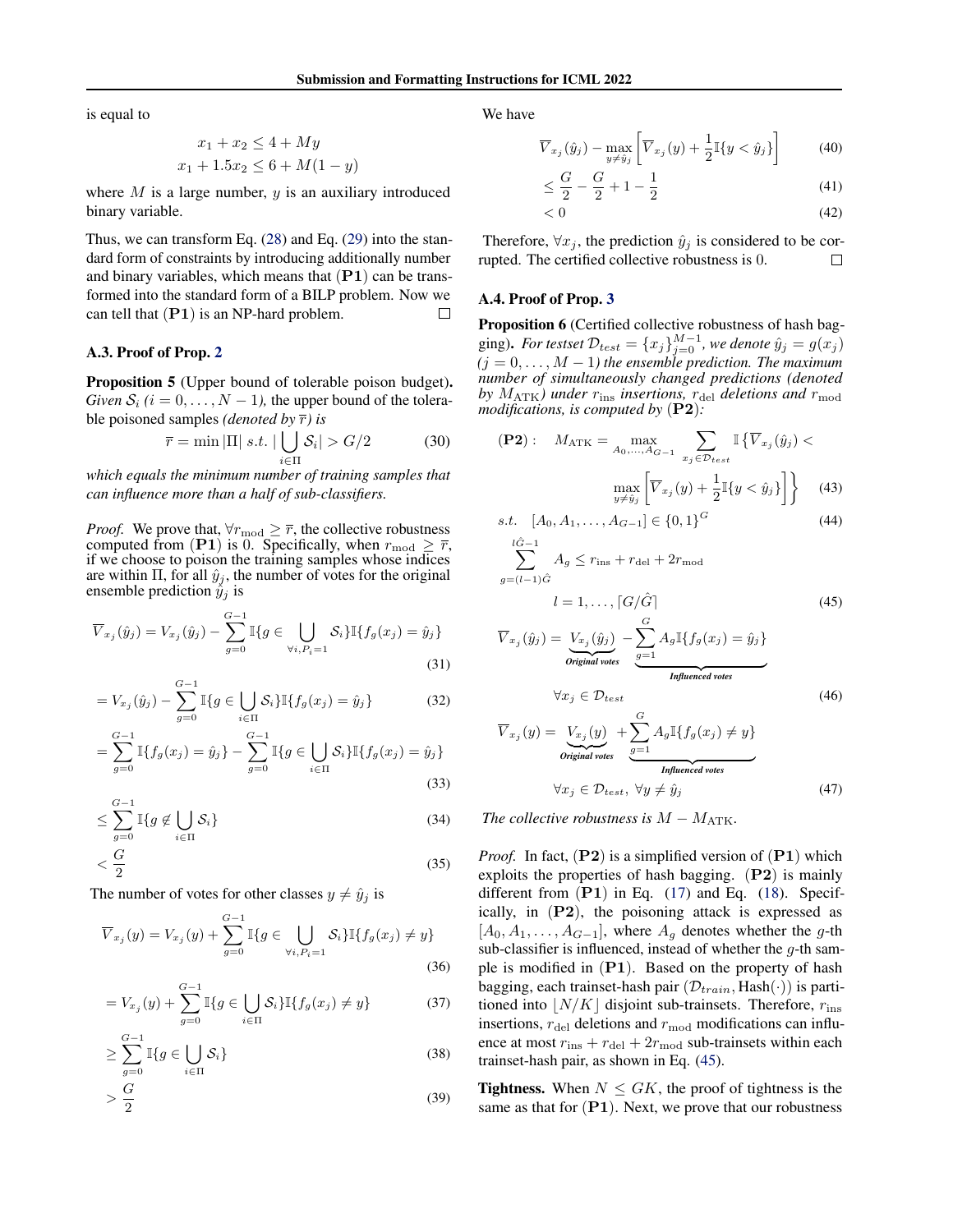is tight. In particular, we prove: i) the collective robustness computed from  $(P2)$  is a lower bound. ii) the collective robustness  $M - M_{\text{ATK}}$  by (P2) is an upper bound.

i) For arbitrary  $r_{\text{ins}}$  insertions,  $r_{\text{del}}$  deletions and  $r_{\text{mod}}$  modifications can influence at most  $r_{ins} + r_{del} + 2r_{mod}$  subtrainsets within each trainset-hash pair. Therefore, for any poisoning attack ( $r_{\text{ins}}$  insertions,  $r_{\text{del}}$  deletions and  $r_{\text{mod}}$ modifications), we can denote it by  $[A_0, A_1, \ldots, A_{G-1}]$ :

$$
[A_0, A_1, \dots, A_{G-1}] \in \{0, 1\}^G
$$
  

$$
\sum_{g=(l-1)\hat{G}}^{l\hat{G}-1} A_g \le r_{ins} + r_{\text{del}} + 2r_{\text{mod}}
$$

The poisoning attacks denoted by Eq. [\(44\)](#page-11-1), Eq. [\(45\)](#page-11-0) are stronger than the practical poisoning attacks. Therefore, the collective robustness computed from  $(P2)$  is a lower bound.

ii) First we denote  $\{A_{(l-1)\hat{G}+\beta_{l,o}} \mid o = 0, \ldots, r-1; l =$  $1, \ldots, \lceil G/\hat{G} \rceil; \; \; \beta_{l,o} \; \in \; [0,\hat{G}-1] \}$  the influenced subclassifiers ( $A_{(l-1)\hat{G}+\beta_{l,o}} = 1$ ). We construct an insertion attack as follow: we insert  $r$  new samples (denoted by  $\hat{s}_o : o = 0, \ldots, r-1$ , where the hash value of  $\hat{s}_o$  computed by the *l*-th hash function mod G is  $\beta_{l,o}$ . We can achieve  $M_{\text{ATK}}$  within poison budget r. Therefore, the collective robustness  $M - M_{\text{ATK}}$  is a upper bound. □

# B. Certification Gap

We intuitively show the gap between the collective robustness guaranteed by our collective certification and that of the sample-wise certification in Fig. [4.](#page-12-1)

# C. Overview of Theoretical Comparisons

Table [6](#page-13-2) presents an overview of the theoretical comparisons to other certified defenses that are tailored to the general data poisoning attack.

# <span id="page-12-0"></span>D. Implementation Details

All the experiments are conducted on CPU (16 Intel(R) Xeon(R) Gold 5222 CPU @ 3.80GHz) and GPU (one NVIDIA RTX 2080 Ti).

### D.1. Training Algorithm

Alg. [2](#page-12-2) summarizes our training process for hash bagging. Specifically, we need to set the random seed for reproducible training and train the sub-classifiers on the hash-based subtrainsets.

#### D.2. Dataset Information

Table [1](#page-5-0) shows our experimental setups in details.

<span id="page-12-1"></span>

Figure 4. An example to illustrate the gap between the samplewise certificate and the collective certificate. Suppose the subclassifiers are  $f_1(x)$ ,  $f_2(x)$ ,  $f_3(x)$ , and the testing samples are  $x_1, x_2, x_3$ . The predictions Cat/Dog are correct, and Cat/Dog are wrong. Consider an attacker (poison budget is 1) can control an arbitrary sub-classifier. Sample-wise certificate: we consider  $g(x_1), g(x_2), g(x_3)$  independently. To change  $g(x_1)/g(x_2)/g(x_3)$ , the attacker can flip  $f_2(x_1)/f_3(x_2)/f_1(x_3)$ respectively. Therefore, all the three predictions are not robust and the sample-wise robustness is 0. Collective certificate: we consider  $g(x_1), g(x_2), g(x_3)$  collectively. If the attacker poisons  $f_1/f_2/f_3$ , the prediction  $g(x_1)/g(x_2)/g(x_3)$  is unchangeable respectively. Thus the collective robustness is 1.

<span id="page-12-2"></span>

| <b>Algorithm 2:</b> Train the sub-classifiers.                               |
|------------------------------------------------------------------------------|
| <b>Input:</b> trainset $\mathcal{D}_{train}$ , number of sub-trainsets $G$ , |
| sub-trainset size $K$ , hash functions                                       |
| $\text{Hash}_{h}(\cdot) : h = 0, 1, \ldots$                                  |
| 1 Construct G sub-trainsets $\mathcal{D}_q$ $(g = 0, \ldots, G - 1)$         |
| based on Eq. $(9)$ ; # Hash-based subsampling.                               |
| 2 Set the random seed for training; # Reproducible                           |
| training.                                                                    |
| 3 Train the sub-classifiers $f_q$ on $\mathcal{D}_q$                         |
| $(g = 0, \ldots, G - 1);$                                                    |
| <b>Output:</b> The trained sub-classifiers $\{f_q\}_{q=1}^G$ .               |

Bank dataset consists of 45,211 instances of 17 attributes (including both numeric attributes and categorical attributes) in total. Each of the instances is labeled to two classes, "yes" or "no". We partition the dataset to 35,211 for training and 10,000 for testing. The dataset can be downloaded at [https://archive.ics.uci.edu/](https://archive.ics.uci.edu/ml/datasets/Bank+Marketing) [ml/datasets/Bank+Marketing](https://archive.ics.uci.edu/ml/datasets/Bank+Marketing). We use SVM as the sub-classifier architecture.

Electricity consists of 45,312 instances of 8 numeric attributes. Each of the instances is labeled to two classes, "up" or "down". We partition the dataset to 35,312 for training and 10,000 for testing. It can be downloaded at [https://datahub.io/](https://datahub.io/machine-learning/electricity#readme) [machine-learning/electricity#readme](https://datahub.io/machine-learning/electricity#readme). Following [\(Bifet et al.,](#page-8-23) [2009\)](#page-8-23), we use Bayes as the subclassifier architecture for ensemble learning.

Fashion-MNIST(FMNIST) consists of 60,000 training in-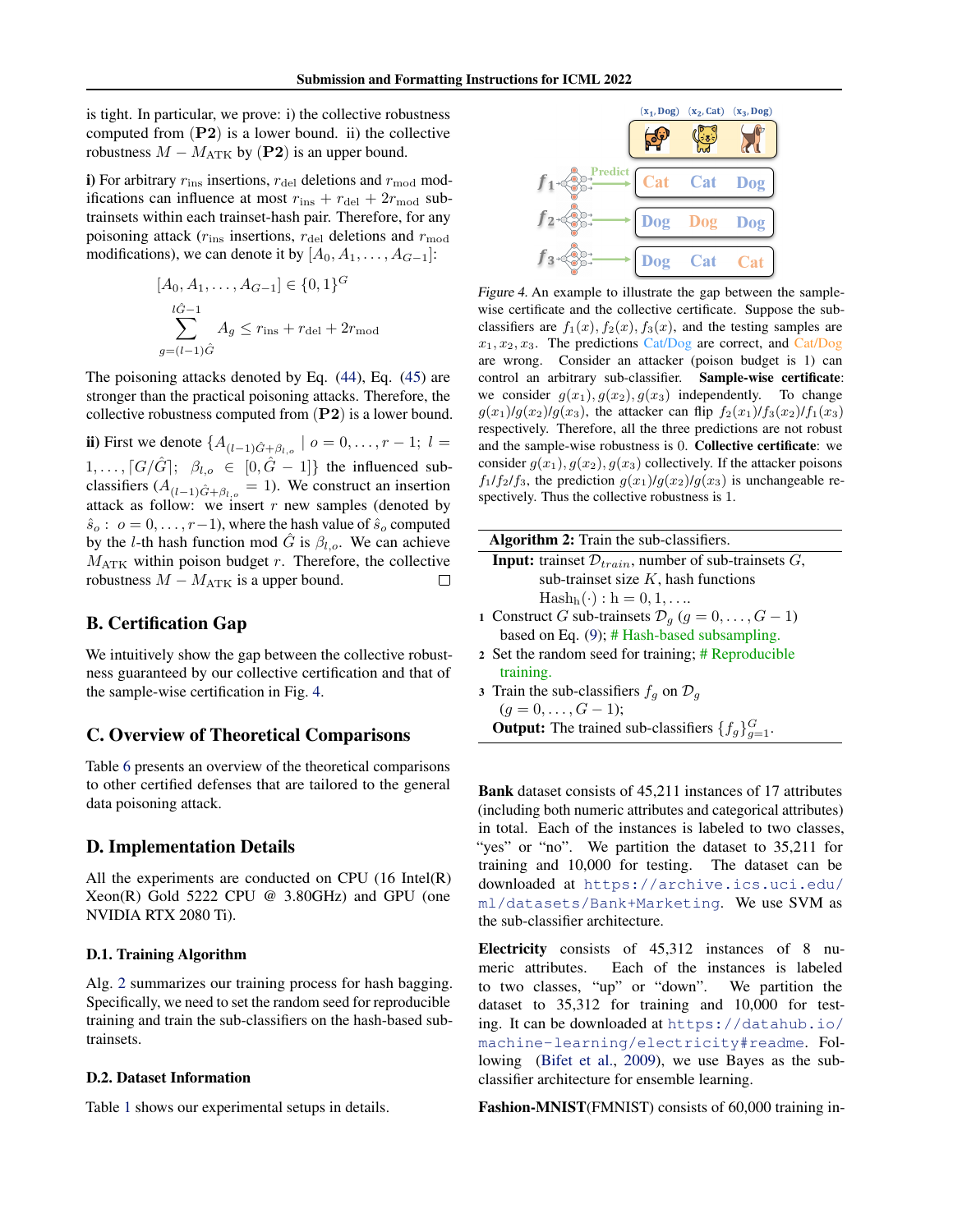<span id="page-13-2"></span>Table 6. Theoretical comparison overview. Model, Training, Bagging denote whether the defense is compatible with various classifier models, training algorithms and general forms of bagging, respectively. Sample-wise, Collective, Deterministic denote whether the certification method is able to provide sample-wise robustness certificates, collective robustness certificates and deterministic robustness certificates. –: the method is irrelevant to this.

| 19.1110101011100111101                                              |       |                          |                          |                          |            |               |  |
|---------------------------------------------------------------------|-------|--------------------------|--------------------------|--------------------------|------------|---------------|--|
| Methods                                                             |       | <b>Certified Defense</b> |                          | Robustness Certification |            |               |  |
|                                                                     | Model | Training                 | Bagging 1                | Sample-wise              | Collective | Deterministic |  |
| (Levine & Feizi, 2021)                                              |       |                          |                          |                          |            |               |  |
| (Jia et al., 2021)                                                  |       |                          |                          |                          |            |               |  |
| (Ma et al., 2019)                                                   |       |                          | $\overline{\phantom{a}}$ |                          |            |               |  |
| (Jinyuan Jia, Yupei Liu, Xiaoyu Cao, and Neil Zhenqiang Gong, 2022) |       |                          | $\overline{\phantom{a}}$ |                          |            |               |  |
| Ours                                                                |       |                          |                          |                          |            |               |  |

stances and 10,000 testing instances. Each is a 28×28 grayscale image, which is labeled to one of ten classes. The dataset can be downloaded at [https://github.com/](https://github.com/zalandoresearch/fashion-mnist) [zalandoresearch/fashion-mnist](https://github.com/zalandoresearch/fashion-mnist). We follow the model architecture, Network in Network (NiN) [\(Min Lin,](#page-8-20) [2014\)](#page-8-20) used in [\(Levine & Feizi,](#page-8-2) [2021\)](#page-8-2) as the sub-classifier architecture for ensemble learning.

CIFAR-10 consists of 60,000 images of size 32×32×3 pixels, 50,000 for training and 10,000 for testing. Each of the instances is labeled to one of ten classes. It can be downloaded at [https:](https://www.cs.toronto.edu/~kriz/cifar.html) [//www.cs.toronto.edu/˜kriz/cifar.html](https://www.cs.toronto.edu/~kriz/cifar.html).

We follow [\(Levine & Feizi,](#page-8-2) [2021\)](#page-8-2) to use NiN with full data augmentation as the sub-classifier architecture for ensemble learning.

# E. More Experimental Results

# <span id="page-13-1"></span>E.1. More Ablation Studies

**Impact of Sub-Problem Scale**  $\Delta$  Table [7](#page-14-0) reports the impact of  $\Delta$  on the collective robustness of hash bagging when the time is limited to 2s per sample. The collective robustness is reported in the form of a percentage. Namely,  $13.00 \pm 2.76$  means that, there are  $13\%$  predictions are certifiably simultaneously robust in average, with the variance 2.76, which is compute over 6 randomly selected  $\Delta$ -size sub-problems. We can empirically tell that when the poison budget r is low, a large  $\Delta$  might prevent us from computing the optimal objective value. When the poison budget  $r$  is high, we can easily find an attack to corrupt a large portion of predictions for the small ∆-size sub-testset, while finding a better solution for the large ∆-size sub-problem at the meantime. As a result, the optimal  $\Delta$  increases with the poison budget  $r$  as shown in Table [7.](#page-14-0)

**Impact of Solving Time**  $t$  Fig. [5](#page-13-3) reports the impact of solving time t on the certified collective robustness of hash bagging if we do not apply decomposition, on CIFAR-10. We observe that the collective robustness roughly increases linearly with  $log(t)$ , which suggests that directly increasing the solving time is not an effective way to improve the certified collective robustness.

<span id="page-13-3"></span>

<span id="page-13-0"></span>Figure 5. Impact of t on CIFAR-10 ( $K = N/G$ ). E.2. More Evaluation Results

Table [8,](#page-15-0) Table [9,](#page-16-0) Table [10,](#page-17-0) Table [11](#page-18-0) report the detailed empirical results on Bank, Electricity, FMNIST, CIFAR-10, respectively. Specifically, we also compare to the probabilistic certification method [\(Jia et al.,](#page-8-3) [2021\)](#page-8-3), where the confidence is set to be 0.999 (the official implementation), and the number of sub-classifiers is set to be the same number used in the other certifications for the computational fairness. Note that the probabilistic certification cannot be applied to hash bagging, because it assumes that the sub-trainsets are randomly subsampled (with replacement) from the trainset. The empirical results demonstrate that, collective certification > sample-wise certification > probabilistic certification in terms of the certified collective robustness and the certified accuracy, on vanilla bagging. We observe that probabilistic certification performs poorly when  $G$  is small, because the confidence interval estimation in probabilistic certification highly relies on the number of sub-classifiers.

# F. Limitations

As a defense against data poisoning, the main limitation of bagging is that we need to train multiple sub-classifiers to achieve a high certified robustness, because bagging actually exploits the majority voting based redundancy to trade for the robustness. Moreover, our collective certification does not take into account any property of the sub-classifiers, because our certification is agnostic towards the classifier architectures. Therefore, if we can specify the model architecture, we can further improve the certified robustness by exploiting the intrinsic property of the base model. Our collective certification needs to solve a costly NP-hard problem. A future direction is to find a collective robustness lower bound in a more effective way.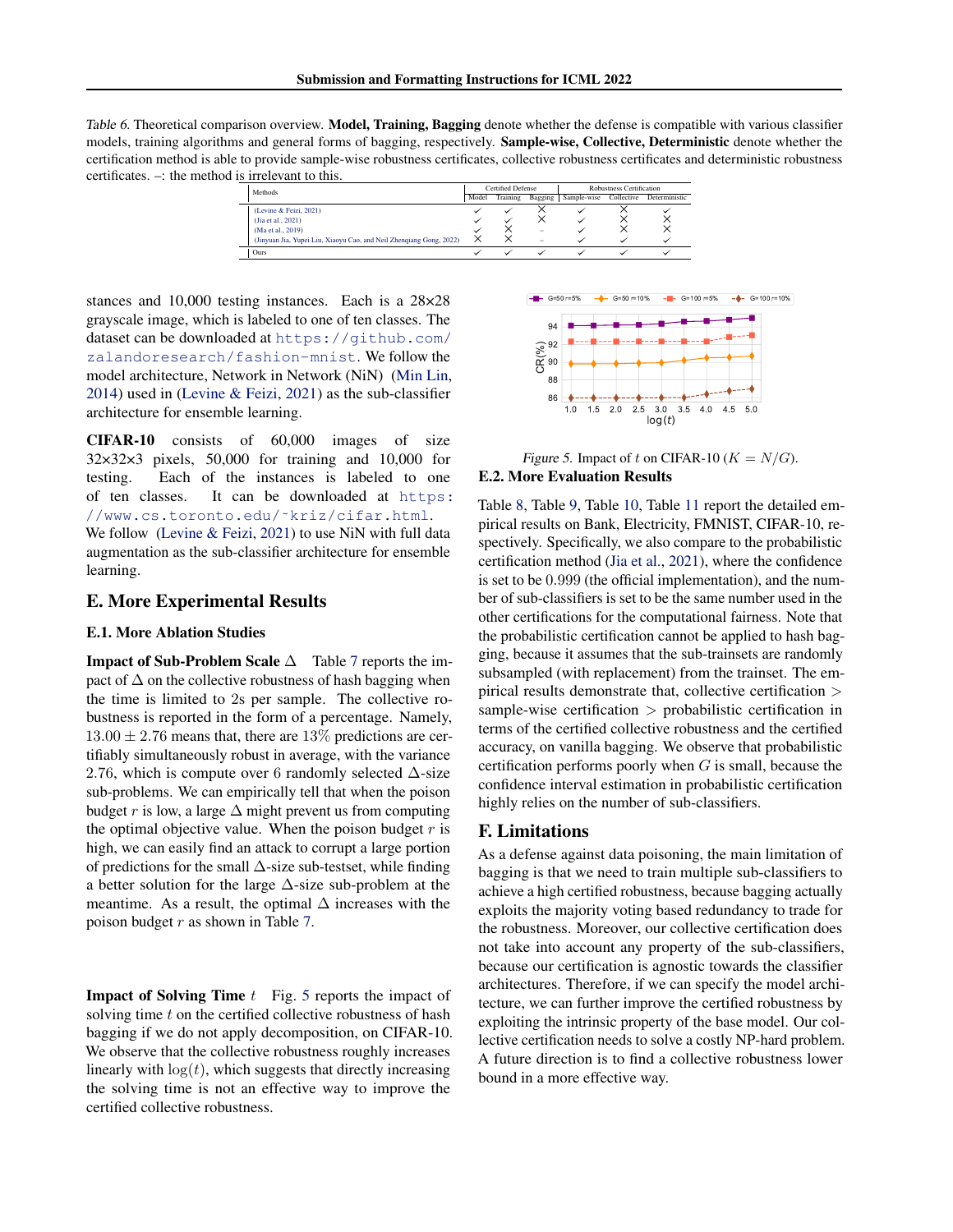<span id="page-14-0"></span>Table 7. Impact of  $\Delta$  ( $K = N/G$ ). The numerical results record the mean and variance of the certified robustness ratio. NaN: The number of breakable test samples  $M \leq 6|\Delta|$  so we cannot calculate valid variance for CR ratios.

| Dataset       | G   | Δ   | $5\%$            | 10%              | 15%              | 20%              | 25%              | $30\%$          | $35\%$          | 40%             | 45%             | 50%             |
|---------------|-----|-----|------------------|------------------|------------------|------------------|------------------|-----------------|-----------------|-----------------|-----------------|-----------------|
|               |     | 50  | $13.00 \pm 2.76$ | $15.00 \pm 5.86$ | $15.00 \pm 5.98$ | $11.66 \pm 3.54$ | $6.34 \pm 3.54$  | $4.34 \pm 2.14$ | $1.00 \pm 1.00$ | $0.66 \pm 0.94$ | $0.00 \pm 0.00$ | $0.00 \pm 0.00$ |
| <b>FMNIST</b> |     | 75  | NaN              | $19.56 \pm 3.97$ | $18.22 \pm 5.59$ | $16.22 \pm 2.92$ | $10.89 \pm 3.88$ | $6.22 \pm 2.27$ | $4.67 \pm 1.84$ | $1.11 \pm 0.92$ | $0.00 \pm 0.00$ | $0.00 \pm 0.00$ |
|               | 50  | 100 | NaN              | $18.17 \pm 0.74$ | $15.50 \pm 1.71$ | $13.17 \pm 3.02$ | $12.47 \pm 1.34$ | $9.00 \pm 1.73$ | $6.5 \pm 1.61$  | $3.17 \pm 1.34$ | $0.00 \pm 0.00$ | $0.00 \pm 0.00$ |
|               |     | 125 | NaN              | NaN              | $12.00 \pm 1.37$ | $11.33 \pm 0.72$ | $10.8 \pm 1.10$  | $8.26 \pm 1.28$ | $7.2 \pm 1.53$  | $4.67 \pm 1.07$ | $0.00 \pm 0.00$ | $0.00 \pm 0.00$ |
|               |     | 175 | NaN              | NaN              | NaN              | $9.61 \pm 1.01$  | $8.38 \pm 0.63$  | $7.43 \pm 0.74$ | $5.81 \pm 0.95$ | $5.62 \pm 1.21$ | $0.38 \pm 0.42$ | $0.00 \pm 0.00$ |
|               |     | 200 | NaN              | NaN              | NaN              | $8.66 \pm 1.25$  | $8.08 \pm 0.67$  | $7.08 \pm 1.06$ | $5.66 \pm 1.18$ | $5.25 \pm 0.75$ | $0.84 \pm 0.75$ | $0.00 \pm 0.00$ |
|               |     | 50  | $13.34 \pm 2.74$ | $13.34 \pm 3.40$ | $8.00 + 5.04$    | $8.66 \pm 4.42$  | $4.00 \pm 3.26$  | $1.66 \pm 1.38$ | $2.00 \pm 2.30$ | $0.00 \pm 0.00$ | $0.00 \pm 0.00$ | $0.00 \pm 0.00$ |
|               |     | 100 | NaN              | $11.50 \pm 1.71$ | $10.34 \pm 1.70$ | $10.00 \pm 1.41$ | $7.84 + 2.03$    | $5.50 + 3.0$    | $4.33 \pm 1.97$ | $1.00 \pm 1.15$ | $0.00 \pm 0.00$ | $0.00 \pm 0.00$ |
|               | 100 | 150 | NaN              | NaN              | $7.89 \pm 1.46$  | $7.45 \pm 1.51$  | $5.45 \pm 1.18$  | $4.78 \pm 0.25$ | $4.78 \pm 0.6$  | $2.45 \pm 0.99$ | $0.00 \pm 0.00$ | $0.00 \pm 0.00$ |
|               |     | 200 | NaN              | NaN              | $6.25 \pm 0.56$  | $5.25 \pm 0.75$  | $4.50 \pm 1.08$  | $4.42 \pm 0.78$ | $3.50 \pm 0.81$ | $2.34 \pm 0.98$ | $0.42 \pm 0.34$ | $0.00 \pm 0.00$ |
|               |     | 250 | NaN              | <b>NaN</b>       | NaN              | $5.20 \pm 0.86$  | $4.27 \pm 0.72$  | $3.53 \pm 0.71$ | $3.47 \pm 0.79$ | $2.47 + 1.07$   | $0.60 \pm 0.24$ | $0.00 \pm 0.00$ |
|               |     | 300 | NaN              | NaN              | NaN              | NaN              | $4.00 \pm 0.58$  | $3.50 \pm 0.37$ | $2.44 \pm 0.85$ | $2.44 \pm 0.85$ | $0.89 \pm 0.25$ | $0.00 \pm 0.00$ |
|               |     | 50  | $15.33 \pm 5.73$ | $10.33 \pm 2.43$ | $9.00 \pm 4.73$  | $7.67 \pm 2.13$  | $5.33 \pm 3.94$  | $1.33 \pm 1.49$ | $0.33 \pm 0.75$ | $0.00 \pm 0.00$ | $0.00 \pm 0.00$ | $0.00 \pm 0.00$ |
|               |     | 75  | $17.56 \pm 0.92$ | $11.56 \pm 2.73$ | $12.00 \pm 2.88$ | $10.67 \pm 1.53$ | $7.78 \pm 2.23$  | $2.89 \pm 1.43$ | $0.22 \pm 0.49$ | $0.00 \pm 0.00$ | $0.00 \pm 0.00$ | $0.00 \pm 0.00$ |
|               | 50  | 100 | $14.50 \pm 3.69$ | $10.33 \pm 0.74$ | $12.00 \pm 1.41$ | $9.50 \pm 2.06$  | $8.50 \pm 0.96$  | $4.33 \pm 1.80$ | $1.16 \pm 1.46$ | $0.00 \pm 0.00$ | $0.00 \pm 0.00$ | $0.00 \pm 0.00$ |
|               |     | 125 | $11.87 \pm 1.56$ | $9.33 \pm 1.64$  | $10.00 \pm 1.37$ | $8.00 \pm 0.92$  | $7.73 \pm 0.88$  | $5.07 \pm 1.19$ | $2.00 \pm 1.44$ | $0.80 \pm 0.80$ | $0.00 \pm 0.00$ | $0.00 \pm 0.00$ |
|               |     | 175 | $10.00 \pm 1.83$ | $9.33 \pm 0.63$  | $7.24 \pm 1.13$  | $6.67 \pm 1.03$  | $5.9 \pm 0.63$   | $4.29 \pm 1.43$ | $3.05 \pm 1.17$ | $1.14 \pm 0.74$ | $0.00 \pm 0.00$ | $0.00 \pm 0.00$ |
|               |     | 200 | $8.17 \pm 3.41$  | $8.33 \pm 0.63$  | $7.17 \pm 0.94$  | $5.83 \pm 0.69$  | $5.33 \pm 0.47$  | $4.25 \pm 0.95$ | $2.67 \pm 0.95$ | $2.00 \pm 0.87$ | $0.00 \pm 0.00$ | $0.00 \pm 0.00$ |
| CIFAR-10      |     | 50  | $11.00 \pm 3.42$ | $9.66 \pm 3.54$  | $5.66 \pm 4.82$  | $3.66 \pm 2.42$  | $2.00 \pm 1.64$  | $0.66 \pm 0.94$ | $0.00 \pm 0.00$ | $0.00 \pm 0.00$ | $0.00 \pm 0.00$ | $0.00 \pm 0.00$ |
|               |     | 100 | $7.67 \pm 2.56$  | $5.50 \pm 1.89$  | $5.33 \pm 2.21$  | $5.00 \pm 1.82$  | $4.50 \pm 2.14$  | $2.50 \pm 0.96$ | $0.17 + 0.37$   | $0.00 \pm 0.00$ | $0.00 \pm 0.00$ | $0.00 \pm 0.00$ |
|               | 100 | 150 | $7.11 \pm 1.25$  | $5.55 \pm 0.63$  | $4.22 \pm 0.49$  | $3.55 \pm 0.83$  | $2.11 \pm 0.46$  | $1.78 \pm 0.31$ | $0.89 \pm 0.49$ | $0.00 \pm 0.00$ | $0.00 \pm 0.00$ | $0.00 \pm 0.00$ |
|               |     | 200 | $5.34 \pm 2.32$  | $5.58 \pm 0.34$  | $4.34 \pm 0.80$  | $2.92 \pm 0.34$  | $2.75 \pm 0.48$  | $1.58 \pm 0.18$ | $1.00 \pm 0.50$ | $0.00 \pm 0.00$ | $0.00 \pm 0.00$ | $0.00 \pm 0.00$ |
|               |     | 250 | $3.93 \pm 2.51$  | $4.53 \pm 1.32$  | $4.13 \pm 0.72$  | $2.87 \pm 0.43$  | $2.20 \pm 0.30$  | $1.67 \pm 0.36$ | $1.06 \pm 0.30$ | $0.13 \pm 0.19$ | $0.00 \pm 0.00$ | $0.00 \pm 0.00$ |
|               |     | 300 | $5.44 \pm 0.46$  | $4.61 \pm 0.65$  | $3.67 \pm 0.54$  | $2.78 \pm 0.31$  | $2.17 \pm 0.17$  | $1.56 \pm 0.16$ | $1.00 \pm 0.35$ | $0.06 \pm 0.12$ | $0.00 \pm 0.00$ | $0.00 \pm 0.00$ |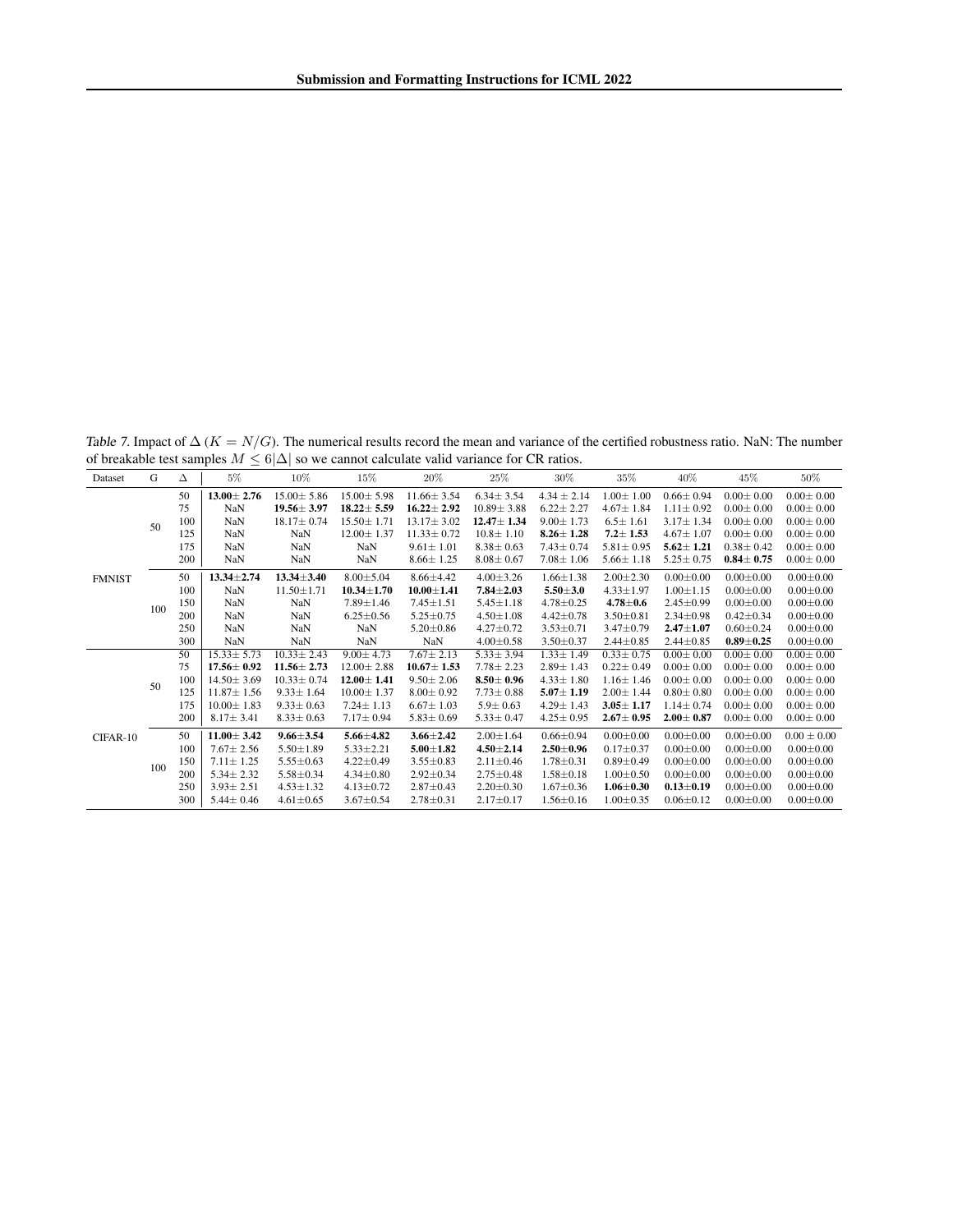<span id="page-15-0"></span>Table 8. (Bank:  $M = 10,000$ ;  $K = 5\%$ N) Comparison on the certified collective robustness and the certified accuracy at  $r =$  $5\%, \ldots, 50\%$  ( $\times G$ ), where  $r = r_{\rm ins} + r_{\rm del} + 2r_{\rm mod}$  refers to the poison budget. **Sample-wise** and **Collective** refer to sample-wise and collective certification respectively. Probabilistic refers to the probabilistic certification proposed in [\(Jia et al.,](#page-8-3) [2021\)](#page-8-3). CR and CA refer to the certified collective robustness and the certified accuracy respectively.  $\downarrow \alpha\%$  denotes the relative gap between  $M_{\text{ATK}}$  guaranteed by the collective certification and  $M_{\rm{ATK}}$  of the sample-wise certification. NaN: division by zero.

| G  | Bagging | Certification | Metric                           | $5\%$                        | 10%                            | 15%                         | 20%                            | 25%                            | 30%                          | 35%                            | 40%                         | 45%                            | 50%                        |
|----|---------|---------------|----------------------------------|------------------------------|--------------------------------|-----------------------------|--------------------------------|--------------------------------|------------------------------|--------------------------------|-----------------------------|--------------------------------|----------------------------|
|    |         | Sample-wise   | $\rm CR$<br>$M_{\rm ATK}$        | 3917<br>6083                 | $\overline{0}$<br>10000        | $\overline{0}$<br>10000     | $\overline{0}$<br>10000        | $\overline{0}$<br>10000        | $\Omega$<br>10000            | $\mathbf{0}$<br>10000          | $\mathbf{0}$<br>10000       | $\overline{0}$<br>10000        | $\Omega$<br>10000          |
|    |         |               | CA<br>$M_{\rm ATK}$              | 3230<br>4790                 | $\boldsymbol{0}$<br>8020       | $\mathbf{0}$<br>8020        | $\boldsymbol{0}$<br>8020       | $\boldsymbol{0}$<br>8020       | $\overline{0}$<br>8020       | $\overline{0}$<br>8020         | $\boldsymbol{0}$<br>8020    | $\boldsymbol{0}$<br>8020       | $\overline{0}$<br>8020     |
|    | Vanilla | Probabilistic | CR                               | $\boldsymbol{0}$             | $\mathbf{0}$                   | $\mathbf{0}$                | $\boldsymbol{0}$               | $\overline{0}$                 | $\boldsymbol{0}$             | $\mathbf{0}$                   | $\mathbf{0}$                | $\mathbf{0}$                   | $\boldsymbol{0}$           |
|    |         |               | CA                               | $\overline{0}$               | $\boldsymbol{0}$               | $\mathbf{0}$                | $\mathbf{0}$                   | $\mathbf{0}$                   | $\boldsymbol{0}$             | $\overline{0}$                 | $\overline{0}$              | $\mathbf{0}$                   | $\boldsymbol{0}$           |
|    |         | Collective    | CR<br>$M_{\rm{ATK}}$             | 4449<br>$18.74\%$            | $\boldsymbol{0}$<br><b>NaN</b> | $\boldsymbol{0}$<br>NaN     | $\boldsymbol{0}$<br>NaN        | $\boldsymbol{0}$<br><b>NaN</b> | $\boldsymbol{0}$<br>NaN      | $\boldsymbol{0}$<br><b>NaN</b> | $\mathbf{0}$<br>NaN         | $\boldsymbol{0}$<br>NaN        | $\boldsymbol{0}$<br>NaN    |
| 20 |         |               | CA<br>$M_{\rm ATK}$              | 3588<br>$\downarrow$ 7.47%   | $\boldsymbol{0}$<br><b>NaN</b> | $\mathbf{0}$<br><b>NaN</b>  | $\boldsymbol{0}$<br><b>NaN</b> | $\boldsymbol{0}$<br>NaN        | $\boldsymbol{0}$<br>NaN      | $\boldsymbol{0}$<br><b>NaN</b> | $\mathbf{0}$<br>NaN         | $\boldsymbol{0}$<br><b>NaN</b> | $\boldsymbol{0}$<br>NaN    |
|    |         | Sample-wise   | $\rm CR$<br>$M_{\rm{ATK}}$       | 9599<br>401                  | 9009<br>991                    | 7076<br>2924                | 5778<br>4222                   | 4686<br>5314                   | 3772<br>6228                 | 2880<br>7120                   | 2157<br>7843                | 1485<br>8515                   | 289<br>9711                |
|    |         |               | CA<br>$M_{\rm ATK}$              | 7788<br>232                  | 7403<br>617                    | 5755<br>2265                | 4644<br>3376                   | 3817<br>4203                   | 3036<br>4984                 | 2283<br>5737                   | 1659<br>6361                | 1106<br>6914                   | 284<br>7736                |
|    | Hash    | Collective    | <b>CR</b><br>$M_{\rm ATK}$       | 9718<br>$\downarrow$ 29.7%   | 9209<br>$~120.2\%$             | 7270<br>$\downarrow 6.63\%$ | 5968<br>$\downarrow$ 4.50%     | 4930<br>$\downarrow$ 4.59%     | 3915<br>$\downarrow$ 2.30%   | 3076<br>12.75%                 | 2294<br>$\downarrow$ 1.75%  | 1503<br>$~\downarrow 0.21\%$   | 289<br>$\downarrow 0.00\%$ |
|    |         |               | CA<br>$M_{\rm{AT\underline{K}}}$ | 7831<br>$~\downarrow 18.5\%$ | 7464<br>$19.89\%$              | 5806<br>$\downarrow$ 2.25%  | 4685<br>$\downarrow$ 1.21%     | 3881<br>$\downarrow$ 1.52%     | 3091<br>$\downarrow$ 1.10%   | 2349<br>$\downarrow$ 1.15%     | 1689<br>$\downarrow$ 0.47%  | 1112<br>$\downarrow 0.09\%$    | 284<br>$\downarrow 0.00\%$ |
|    |         | Sample-wise   | CR<br>$M_{\rm ATK}$              | 5250<br>4750                 | 1870<br>8130                   | $\mathbf{0}$<br>10000       | $\boldsymbol{0}$<br>10000      | $\mathbf{0}$<br>10000          | $\theta$<br>10000            | $\mathbf{0}$<br>10000          | $\overline{0}$<br>10000     | $\mathbf{0}$<br>10000          | $\Omega$<br>10000          |
|    |         |               | CA<br>$M_{\rm ATK}$              | 4160<br>3913                 | 1408<br>6665                   | $\mathbf{0}$<br>8073        | $\boldsymbol{0}$<br>8073       | $\boldsymbol{0}$<br>8073       | $\boldsymbol{0}$<br>8073     | $\boldsymbol{0}$<br>8073       | $\mathbf{0}$<br>8073        | $\boldsymbol{0}$<br>8073       | $\mathbf{0}$<br>8073       |
|    |         | Probabilistic | CR                               | 1509                         | 1095                           | 751                         | $\boldsymbol{0}$               | $\boldsymbol{0}$               | $\boldsymbol{0}$             | $\boldsymbol{0}$               | $\mathbf{0}$                | $\boldsymbol{0}$               | $\boldsymbol{0}$           |
|    | Vanilla |               | CA                               | 1049                         | 705                            | 407                         | $\overline{0}$                 | $\mathbf{0}$                   | $\overline{0}$               | $\mathbf{0}$                   | $\mathbf{0}$                | $\mathbf{0}$                   | $\overline{0}$             |
|    |         | Collective    | CR<br>$M_{\rm ATK}$              | 5385<br>$12.84\%$            | 2166<br>$13.64\%$              | $\overline{0}$<br>NaN       | $\boldsymbol{0}$<br>NaN        | $\overline{0}$<br><b>NaN</b>   | $\overline{0}$<br><b>NaN</b> | $\mathbf{0}$<br><b>NaN</b>     | $\overline{0}$<br>NaN       | $\boldsymbol{0}$<br>NaN        | $\overline{0}$<br>NaN      |
| 40 |         |               | CA<br>$M_{\rm ATK}$              | 4190<br>$~\downarrow 0.77\%$ | 1647<br>$\downarrow$ 3.58%     | $\overline{0}$<br>NaN       | $\boldsymbol{0}$<br>NaN        | $\mathbf{0}$<br>NaN            | $\boldsymbol{0}$<br>NaN      | $\mathbf{0}$<br>NaN            | $\mathbf{0}$<br>NaN         | $\boldsymbol{0}$<br>NaN        | $\boldsymbol{0}$<br>NaN    |
|    |         | Sample-wise   | $\mathrm{CR}$<br>$M_{\rm ATK}$   | 9638<br>362                  | 9301<br>699                    | 6401<br>3599                | 5376<br>4624                   | 4626<br>5374                   | 4061<br>5939                 | 3398<br>6602                   | 2551<br>7449                | 1497<br>8503                   | 115<br>9885                |
|    |         |               | CA<br>$M_{\rm ATK}$              | 7881<br>192                  | 7679<br>394                    | 5198<br>2875                | 4354<br>3719                   | 3718<br>4355                   | 3229<br>4844                 | 2693<br>5380                   | 1976<br>6097                | 1037<br>7036                   | 114<br>7959                |
|    | Hash    | Collective    | CR<br>$M_{\rm ATK}$              | 9762<br>$~\downarrow$ 34.2%  | 9475<br>$\downarrow$ 24.9%     | 6603<br>$\downarrow 5.61\%$ | 5572<br>$\downarrow$ 4.24%     | 4796<br>$\downarrow$ 3.16%     | 4209<br>$12.49\%$            | 3562<br>$12.48\%$              | 2665<br>$\downarrow$ 1.53%  | 1523<br>$\downarrow 0.30\%$    | 115<br>$\downarrow 0.00\%$ |
|    |         |               | CA<br>$M_{\rm{ATK}}$             | 7914<br>$~\downarrow$ 17.2%  | 7718<br>$\downarrow$ 9.90%     | 5236<br>$\downarrow$ 1.32%  | 4396<br>$\downarrow$ 1.13%     | 3751<br>$\downarrow 0.76\%$    | 3257<br>$\downarrow 0.58\%$  | 2720<br>$\downarrow 0.50\%$    | 2010<br>$\downarrow 0.56\%$ | 1049<br>$\downarrow 0.17\%$    | 114<br>$\downarrow 0.00\%$ |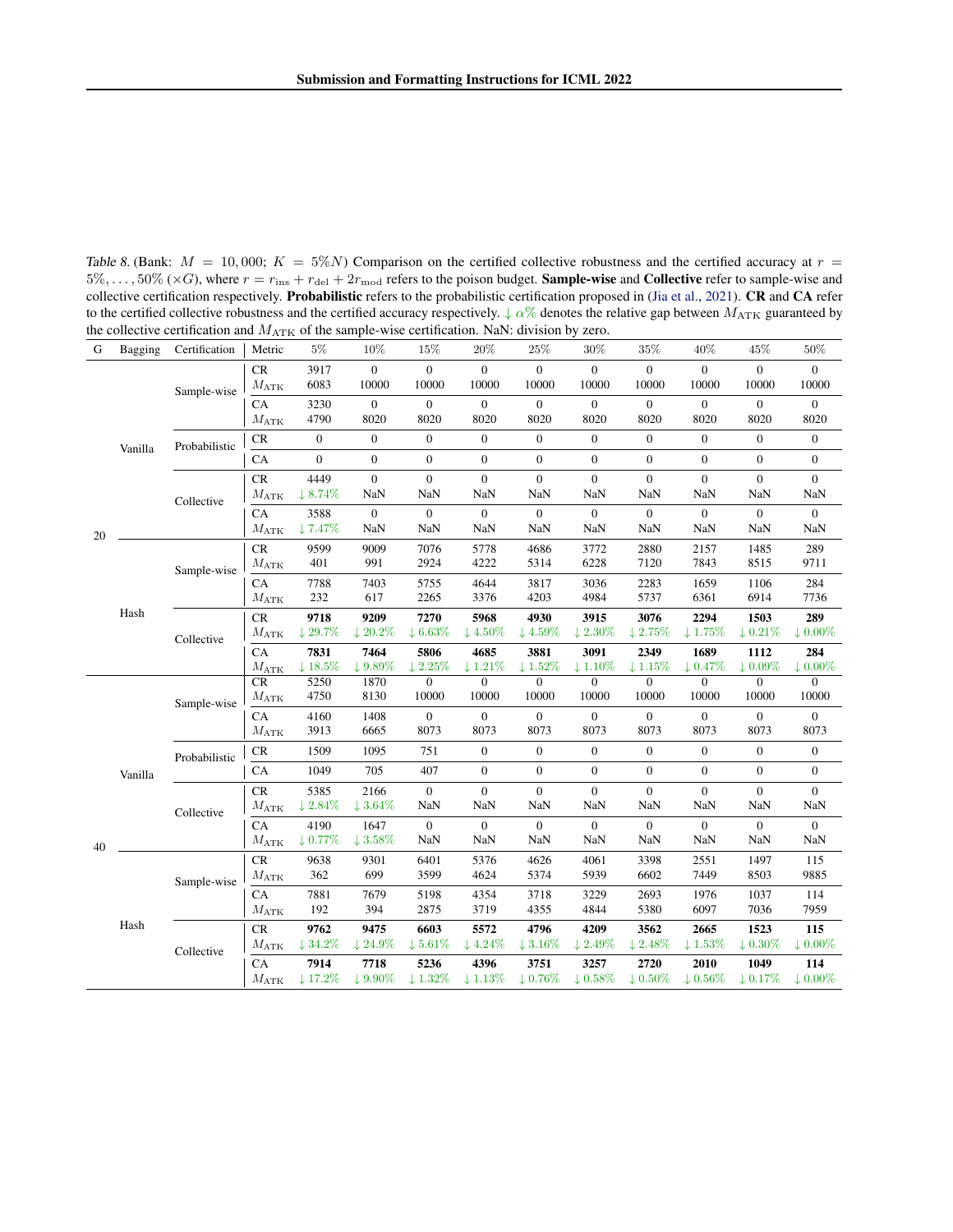<span id="page-16-0"></span>

| G  | <b>Bagging</b> | Certification | Metric                          | $5\%$                        | 10%                            | 15%                         | $20\%$                         | $25\%$                       | $30\%$                         | $35\%$                         | 40%                            | 45%                            | 50%                            |
|----|----------------|---------------|---------------------------------|------------------------------|--------------------------------|-----------------------------|--------------------------------|------------------------------|--------------------------------|--------------------------------|--------------------------------|--------------------------------|--------------------------------|
|    |                | Sample-wise   | <b>CR</b><br>$M_{\rm ATK}$      | 9230<br>770                  | $\overline{0}$<br>10000        | $\overline{0}$<br>10000     | $\mathbf{0}$<br>10000          | $\overline{0}$<br>10000      | $\overline{0}$<br>10000        | $\mathbf{0}$<br>10000          | $\overline{0}$<br>10000        | $\overline{0}$<br>10000        | $\overline{0}$<br>10000        |
|    |                |               | CA<br>$M_{\rm ATK}$             | 7321<br>418                  | $\boldsymbol{0}$<br>7739       | $\mathbf{0}$<br>7739        | $\boldsymbol{0}$<br>7739       | $\boldsymbol{0}$<br>7739     | $\boldsymbol{0}$<br>7739       | $\boldsymbol{0}$<br>7739       | $\boldsymbol{0}$<br>7739       | $\boldsymbol{0}$<br>7739       | $\mathbf{0}$<br>7739           |
|    | Vanilla        | Probabilistic | CR                              | $\boldsymbol{0}$             | $\boldsymbol{0}$               | $\mathbf{0}$                | $\boldsymbol{0}$               | $\boldsymbol{0}$             | $\boldsymbol{0}$               | $\boldsymbol{0}$               | $\boldsymbol{0}$               | $\boldsymbol{0}$               | $\boldsymbol{0}$               |
|    |                |               | CA                              | $\boldsymbol{0}$             | $\boldsymbol{0}$               | $\mathbf{0}$                | $\boldsymbol{0}$               | $\boldsymbol{0}$             | $\boldsymbol{0}$               | $\boldsymbol{0}$               | $\boldsymbol{0}$               | $\boldsymbol{0}$               | $\boldsymbol{0}$               |
|    |                | Collective    | CR<br>$M_{\rm ATK}$             | 9348<br>$~\downarrow 15.3\%$ | $\boldsymbol{0}$<br>NaN        | $\overline{0}$<br>NaN       | $\boldsymbol{0}$<br><b>NaN</b> | $\overline{0}$<br>NaN        | $\boldsymbol{0}$<br>NaN        | $\overline{0}$<br><b>NaN</b>   | $\overline{0}$<br><b>NaN</b>   | $\boldsymbol{0}$<br>NaN        | $\boldsymbol{0}$<br>NaN        |
| 20 |                |               | CA<br>$M_{\rm ATK}$             | 7394<br>$~\downarrow$ 17.5%  | $\boldsymbol{0}$<br><b>NaN</b> | $\boldsymbol{0}$<br>NaN     | $\boldsymbol{0}$<br>NaN        | $\boldsymbol{0}$<br>NaN      | $\boldsymbol{0}$<br><b>NaN</b> | $\boldsymbol{0}$<br><b>NaN</b> | $\mathbf{0}$<br><b>NaN</b>     | $\boldsymbol{0}$<br><b>NaN</b> | $\boldsymbol{0}$<br><b>NaN</b> |
|    |                | Sample-wise   | CR<br>$M_{\rm ATK}$             | 9858<br>142                  | 9738<br>262                    | 9602<br>398                 | 9461<br>539                    | 9293<br>707                  | 9121<br>879                    | 8928<br>1072                   | 8656<br>1344                   | 8294<br>1706                   | 2597<br>7403                   |
|    |                |               | CA<br>$M_{\rm ATK}$             | 7681<br>58                   | 7621<br>118                    | 7538<br>201                 | 7462<br>277                    | 7362<br>377                  | 7266<br>473                    | 7157<br>582                    | 6998<br>741                    | 6767<br>972                    | 2198<br>5541                   |
|    | Hash           | Collective    | $\rm CR$<br>$M_{\rm ATK}$       | 9915<br>$~\downarrow 40.1\%$ | 9821<br>$~\downarrow$ 31.7%    | 9726<br>$~\downarrow$ 31.1% | 9608<br>$\downarrow$ 27.3%     | 9402<br>$\downarrow 23.9\%$  | 9302<br>$~\downarrow 20.6\%$   | 9122<br>$\downarrow$ 18.1%     | 8829<br>$~\downarrow 12.9\%$   | 8449<br>$~\downarrow 9.08\%$   | 2605<br>$\downarrow$ 0.11%     |
|    |                |               | CA<br>$M_{\rm AT\underline{K}}$ | 7701<br>$\downarrow$ 34.5%   | 7663<br>135.6%                 | 7608<br>$134.8\%$           | 7547<br>$\downarrow$ 30.7%     | 7458<br>$\downarrow 25.5\%$  | 7366<br>$\downarrow 21.1\%$    | 7265<br>$~\downarrow 18.6\%$   | 7102<br>$\downarrow$ 14.0%     | 6856<br>$\downarrow$ 9.16%     | 2200<br>$\downarrow 0.04\%$    |
|    |                | Sample-wise   | CR<br>$M_{\rm ATK}$             | 9482<br>518                  | 8648<br>1352                   | $\overline{0}$<br>10000     | $\overline{0}$<br>10000        | $\overline{0}$<br>10000      | $\Omega$<br>10000              | $\overline{0}$<br>10000        | $\overline{0}$<br>10000        | $\overline{0}$<br>10000        | $\Omega$<br>10000              |
|    |                |               | CA<br>$M_{\rm ATK}$             | 7466<br>284                  | 6986<br>764                    | $\mathbf{0}$<br>7750        | $\boldsymbol{0}$<br>7750       | $\boldsymbol{0}$<br>7750     | $\boldsymbol{0}$<br>7750       | $\overline{0}$<br>7750         | $\boldsymbol{0}$<br>7750       | $\boldsymbol{0}$<br>7750       | $\boldsymbol{0}$<br>7750       |
|    |                | Probabilistic | CR                              | 8489                         | 8248                           | 7848                        | $\boldsymbol{0}$               | $\boldsymbol{0}$             | $\boldsymbol{0}$               | $\boldsymbol{0}$               | $\mathbf{0}$                   | $\boldsymbol{0}$               | $\boldsymbol{0}$               |
|    | Vanilla        |               | CA                              | 6892                         | 6742                           | 6506                        | $\mathbf{0}$                   | $\boldsymbol{0}$             | $\boldsymbol{0}$               | $\boldsymbol{0}$               | $\mathbf{0}$                   | $\boldsymbol{0}$               | $\boldsymbol{0}$               |
|    |                | Collective    | $\rm CR$<br>$M_{\rm ATK}$       | 9566<br>$~\downarrow 16.2\%$ | 8817<br>$~\downarrow 12.5\%$   | $\mathbf{0}$<br><b>NaN</b>  | $\mathbf{0}$<br>NaN            | $\overline{0}$<br><b>NaN</b> | $\overline{0}$<br>NaN          | $\overline{0}$<br>NaN          | $\overline{0}$<br>NaN          | $\mathbf{0}$<br>NaN            | $\overline{0}$<br><b>NaN</b>   |
| 40 |                |               | CA<br>$M_{\rm ATK}$             | 7513<br>$~\downarrow 16.5\%$ | 7086<br>$~\downarrow$ 13.1%    | $\mathbf{0}$<br><b>NaN</b>  | $\boldsymbol{0}$<br><b>NaN</b> | $\boldsymbol{0}$<br>NaN      | $\boldsymbol{0}$<br><b>NaN</b> | $\boldsymbol{0}$<br><b>NaN</b> | $\boldsymbol{0}$<br><b>NaN</b> | $\boldsymbol{0}$<br>NaN        | $\boldsymbol{0}$<br>NaN        |
|    |                | Sample-wise   | CR<br>$M_{\rm ATK}$             | 9873<br>127                  | 9769<br>231                    | 9636<br>364                 | 9491<br>509                    | 9366<br>634                  | 9213<br>787                    | 9022<br>978                    | 8774<br>1226                   | 8434<br>1566                   | 2516<br>7484                   |
|    |                |               | CA<br>$M_{\rm ATK}$             | 7681<br>69                   | 7625<br>125                    | 7546<br>204                 | 7459<br>291                    | 7399<br>351                  | 7316<br>434                    | 7204<br>546                    | 7065<br>685                    | 6860<br>890                    | 2142<br>5608                   |
|    | Hash           |               | $\rm CR$<br>$M_{\rm ATK}$       | 9919<br>$~136.2\%$           | 9842<br>$~131.6\%$             | 9755<br>$\downarrow$ 32.7%  | 9601<br>$\downarrow$ 21.6%     | 9461<br>$~\downarrow 15.0\%$ | 9312<br>$~\downarrow 12.6\%$   | 9127<br>$~\downarrow 10.7\%$   | 8883<br>$~18.89\%$             | 8537<br>$\downarrow 6.58\%$    | 2524<br>$\downarrow$ 0.11%     |
|    |                | Collective    | CA<br>$M_{\rm ATK}$             | 7700<br>$\downarrow$ 27.5%   | 7661<br>$~128.8\%$             | 7613<br>$~132.8\%$          | 7536<br>$\downarrow 26.5\%$    | 7457<br>$\downarrow$ 16.5%   | 7378<br>$\downarrow$ 14.3%     | 7274<br>$~\downarrow$ 12.8%    | 7140<br>$\downarrow$ 10.9%     | 6918<br>$\downarrow 6.52\%$    | 2145<br>$\downarrow 0.05\%$    |

Table 9. (Electricity:  $M = 10,000; K = 5\%N$ ) Certified collective robustness and certified accuracy.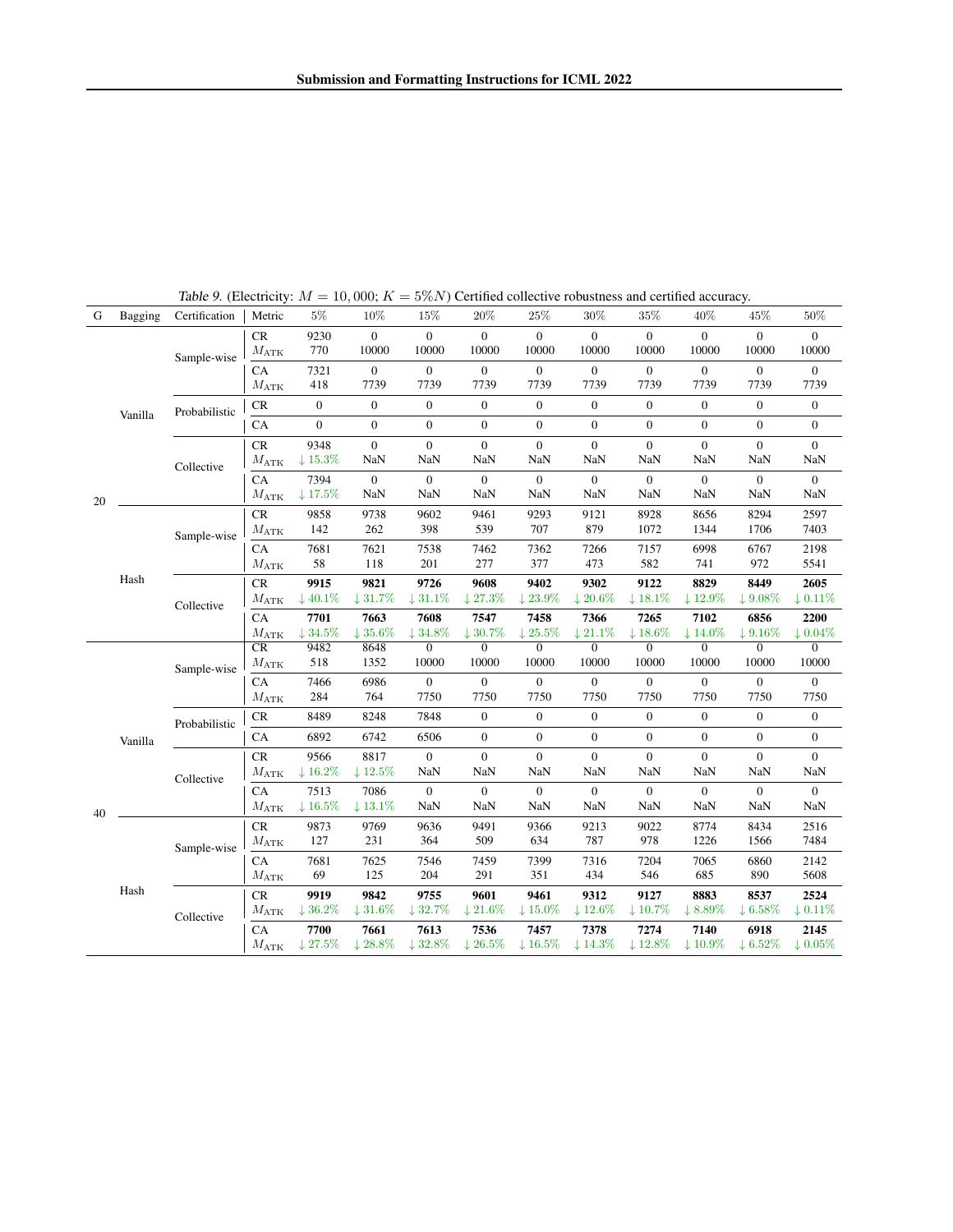| G   | Bagging | ceruncation with decomposition.<br>Certification | Metric                     | $5\%$                       | 10%                          | 15%                          | 20%                         | 25%                         | 30%                         | 35%                         | 40%                         | 45%                                   | 50%                        |
|-----|---------|--------------------------------------------------|----------------------------|-----------------------------|------------------------------|------------------------------|-----------------------------|-----------------------------|-----------------------------|-----------------------------|-----------------------------|---------------------------------------|----------------------------|
|     |         | Sample-wise                                      | <b>CR</b><br>$M_{\rm ATK}$ | 7432<br>2568                | $\overline{0}$<br>10000      | $\Omega$<br>10000            | $\overline{0}$<br>10000     | $\overline{0}$<br>10000     | $\overline{0}$<br>10000     | $\Omega$<br>10000           | $\overline{0}$<br>10000     | $\overline{0}$<br>10000               | $\Omega$<br>10000          |
|     |         |                                                  | CA<br>$M_{\rm ATK}$        | 7283<br>1683                | $\boldsymbol{0}$<br>8966     | $\mathbf{0}$<br>8966         | $\boldsymbol{0}$<br>8966    | $\boldsymbol{0}$<br>8966    | $\boldsymbol{0}$<br>8966    | $\boldsymbol{0}$<br>8966    | $\boldsymbol{0}$<br>8966    | $\boldsymbol{0}$<br>8966              | $\boldsymbol{0}$<br>8966   |
|     | Vanilla | Probabilistic                                    | CR                         | 6897                        | 6633                         | 5918                         | 5214                        | $\boldsymbol{0}$            | $\boldsymbol{0}$            | $\mathbf{0}$                | $\boldsymbol{0}$            | $\boldsymbol{0}$                      | $\boldsymbol{0}$           |
|     |         |                                                  | CA                         | 6799                        | 6557                         | 5891                         | 5201                        | $\mathbf{0}$                | $\overline{0}$              | $\overline{0}$              | $\overline{0}$              | $\mathbf{0}$                          | $\mathbf{0}$               |
|     |         | Collective                                       | CR<br>$M_{\rm ATK}$        | 7727<br>$\downarrow$ 11.5%  | $\boldsymbol{0}$<br>NaN      | $\mathbf{0}$<br>NaN          | $\overline{0}$<br>NaN       | $\overline{0}$<br>NaN       | $\overline{0}$<br>NaN       | $\overline{0}$<br>NaN       | $\boldsymbol{0}$<br>NaN     | $\overline{0}$<br>$\mbox{Na}\mbox{N}$ | $\overline{0}$<br>NaN      |
|     |         |                                                  | CA<br>$M_{\rm ATK}$        | 7515<br>$\downarrow$ 13.8%  | $\mathbf{0}$<br>NaN          | $\overline{0}$<br>NaN        | $\boldsymbol{0}$<br>NaN     | $\boldsymbol{0}$<br>NaN     | $\boldsymbol{0}$<br>NaN     | $\boldsymbol{0}$<br>NaN     | $\boldsymbol{0}$<br>NaN     | $\boldsymbol{0}$<br>NaN               | $\overline{0}$<br>NaN      |
| 50  |         | Sample-wise                                      | CR<br>$M_{\rm ATK}$        | 9576<br>424                 | 9307<br>693                  | 8932<br>1068                 | 8671<br>1329                | 8238<br>1762                | 7929<br>2071                | 7456<br>2544                | 7051<br>2949                | 6146<br>3854                          | 308<br>9692                |
|     |         |                                                  | CA<br>$M_{\rm ATK}$        | 8768<br>198                 | 8635<br>331                  | 8408<br>558                  | 8246<br>720                 | 7943<br>1023                | 7700<br>1266                | 7295<br>1671                | 6943<br>2023                | 6107<br>2859                          | 308<br>8658                |
|     |         | Collective                                       | CR<br>$M_{\rm ATK}$        | 9726<br>$\downarrow 35.4\%$ | 9410<br>$\downarrow$ 14.9%   | 9024<br>$~\downarrow 8.61\%$ | 8761<br>$\downarrow 6.77\%$ | 8329<br>$\downarrow 5.16\%$ | 8024<br>$\downarrow 4.59\%$ | 7525<br>$\downarrow$ 2.71%  | 7126<br>$\downarrow$ 2.54%  | 6277<br>$\downarrow$ 3.40%            | 329<br>$\downarrow 0.22\%$ |
|     | Hash    |                                                  | CA<br>$M_{\rm ATK}$        | 8833<br>132.8%              | 8719<br>$\downarrow$ 25.4%   | 8493<br>$\downarrow$ 15.2%   | 8327<br>$\downarrow$ 11.2%  | 8022<br>17.72%              | 7780<br>$\downarrow$ 6.32%  | 7370<br>14.49%              | 7020<br>$~13.81\%$          | 6247<br>$\downarrow$ 4.90%            | 327<br>$\downarrow 0.22\%$ |
|     |         | Decomposition                                    | CR<br>$M_{\rm ATK}$        | 9666<br>$\downarrow 21.2\%$ | 9472<br>$\downarrow$ 23.8%   | 9124<br>$\downarrow$ 18.0%   | 8887<br>$\downarrow 16.2\%$ | 8491<br>$\downarrow$ 14.4%  | 8196<br>$\downarrow$ 12.9%  | 7672<br>$\downarrow 8.49\%$ | 7287<br>$\downarrow$ 8.00%  | 6300<br>$\downarrow$ 4.00%            | 308<br>$\downarrow 0.00\%$ |
|     |         |                                                  | CA<br>$M_{\rm ATK}$        | 8812<br>122.2%              | 8716<br>$\downarrow$ 24.5%   | 8527<br>$\downarrow 21.3\%$  | 8385<br>$\downarrow 19.3\%$ | 8119<br>$\downarrow$ 17.2%  | 7892<br>$\downarrow 15.2\%$ | 7491<br>$\downarrow$ 11.7%  | 7150<br>$\downarrow$ 10.2%  | 6271<br>$\downarrow 5.74\%$           | 308<br>$\downarrow 0.00\%$ |
|     |         |                                                  | CR<br>$M_{\rm ATK}$        | 7548<br>2452                | $\overline{0}$<br>10000      | $\overline{0}$<br>10000      | $\overline{0}$<br>10000     | $\overline{0}$<br>10000     | $\overline{0}$<br>10000     | $\overline{0}$<br>10000     | $\overline{0}$<br>10000     | $\overline{0}$<br>10000               | $\overline{0}$<br>10000    |
|     |         | Sample-wise                                      | CA<br>$M_{\rm ATK}$        | 7321<br>1443                | $\boldsymbol{0}$<br>8764     | $\mathbf{0}$<br>8764         | $\boldsymbol{0}$<br>8764    | $\boldsymbol{0}$<br>8764    | $\overline{0}$<br>8764      | $\boldsymbol{0}$<br>8764    | $\boldsymbol{0}$<br>8764    | $\boldsymbol{0}$<br>8764              | $\boldsymbol{0}$<br>8764   |
|     |         | Probabilistic                                    | CR                         | 7169                        | 6808                         | 6518                         | 6187                        | 5805                        | 5395                        | 4876                        | 3791                        | $\overline{0}$                        | $\boldsymbol{0}$           |
|     | Vanilla |                                                  | CA                         | 6958                        | 6660                         | 6405                         | 6103                        | 5746                        | 5363                        | 4855                        | 3787                        | $\overline{0}$                        | $\overline{0}$             |
|     |         | Collective                                       | CR<br>$M_{\rm ATK}$        | 8053<br>$\downarrow 20.6\%$ | $\mathbf{0}$<br>NaN          | $\overline{0}$<br>NaN        | $\overline{0}$<br>NaN       | $\overline{0}$<br>NaN       | $\overline{0}$<br>NaN       | $\overline{0}$<br>NaN       | $\overline{0}$<br>NaN       | $\overline{0}$<br>NaN                 | $\mathbf{0}$<br>NaN        |
|     |         |                                                  | CA                         | 7746                        | $\boldsymbol{0}$             | $\mathbf{0}$                 | $\boldsymbol{0}$            | $\boldsymbol{0}$            | $\mathbf{0}$                | $\boldsymbol{0}$            | $\boldsymbol{0}$            | $\boldsymbol{0}$                      | $\boldsymbol{0}$           |
| 100 |         |                                                  | $M_{\rm ATK}$              | $\downarrow 29.4\%$         | NaN                          | NaN                          | NaN                         | NaN                         | NaN                         | NaN                         | NaN                         | NaN                                   | NaN                        |
|     |         |                                                  | CR<br>$M_{\rm ATK}$        | 9538<br>462                 | 9080<br>920                  | 8653<br>1347                 | 8249<br>1751                | 7823<br>2177                | 7419<br>2581                | 6928<br>3072                | 6377<br>3623                | 5611<br>4389                          | 147<br>9853                |
|     |         | Sample-wise                                      | CA<br>$M_{\rm ATK}$        | 8554<br>210                 | 8316<br>448                  | 8049<br>715                  | 7797<br>967                 | 7486<br>1278                | 7173<br>1591                | 6759<br>2005                | 6279<br>2485                | 5568<br>3196                          | 147<br>8617                |
|     |         |                                                  | CR                         | 9611                        | 9167                         | 8754                         | 8344                        | 7912                        | 7483                        | 6980                        | 6405                        | 5631                                  | 147                        |
|     | Hash    | Collective                                       | $M_{\rm ATK}$              | $\downarrow 15.8\%$         | $\downarrow 9.46\%$          | $\downarrow$ 7.50%           | $\downarrow 5.42\%$         | $\downarrow 4.09\%$         | $\downarrow 2.48\%$         | $\downarrow 1.69\%$         | $\downarrow 0.77\%$         | $\downarrow 0.46\%$                   | $\downarrow 0.00\%$        |
|     |         |                                                  | CA                         | 8610                        | 8375                         | 8116                         | 7857                        | 7558                        | 7242                        | 6830                        | 6323                        | 5628                                  | 147                        |
|     |         |                                                  | $M_{\rm ATK}$<br>CR        | $\downarrow$ 26.7%<br>9631  | $~\downarrow 13.2\%$<br>9232 | $\downarrow 9.37\%$<br>8837  | $\downarrow 6.20\%$<br>8450 | $\downarrow 5.63\%$<br>8036 | $\downarrow$ 4.34%<br>7617  | $\downarrow$ 3.54%<br>7104  | $\downarrow$ 1.77%<br>6513  | $\downarrow$ 1.88%<br>5726            | $\downarrow 0.00\%$<br>147 |
|     |         |                                                  | $M_{\rm ATK}$              | $\downarrow 20.1\%$         | $\downarrow$ 16.5%           | $\downarrow$ 13.6%           | $\downarrow$ 11.5%          | $+9.78\%$                   | $\downarrow$ 7.67%          | $\downarrow$ 5.73%          | $\downarrow$ 3.75%          | $\downarrow 2.62\%$                   | $\downarrow 0.00\%$        |
|     |         | Decomposition                                    | CA<br>$M_{\rm ATK}$        | 8595<br>$\downarrow$ 19.5%  | 8407<br>$\downarrow 20.3\%$  | 8152<br>$\downarrow$ 14.4%   | 7917<br>$\downarrow$ 12.4%  | 7639<br>$\downarrow$ 12.0%  | 7334<br>$\downarrow$ 10.1%  | 6897<br>$\downarrow 6.88\%$ | 6404<br>$\downarrow 5.03\%$ | 5676<br>$\downarrow$ 3.38%            | 147<br>$\downarrow 0.00\%$ |

<span id="page-17-0"></span>Table 10. (FMNIST:  $M = 10,000$ ;  $K = N/G$ ) Certified collective robustness and certified accuracy. **Decomposition**: collective certification with decomposition.